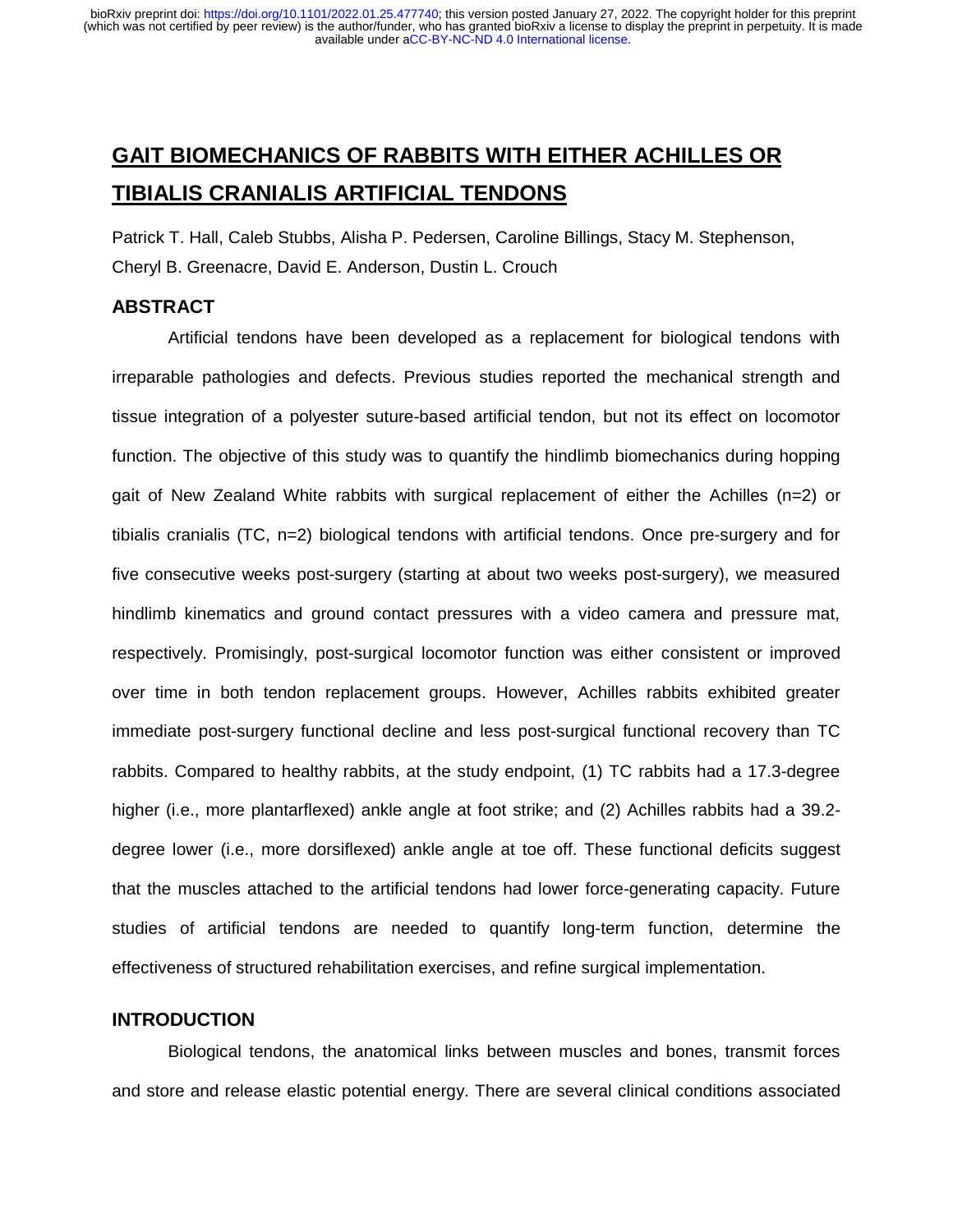with tendon pathology or defects. Acute tendon rupture, one of the most common tendon injuries<sup>1</sup>, occurs frequently in the Achilles<sup>1-3</sup>, patellar<sup>4</sup>, and quadriceps<sup>5</sup> tendons. Tendinosis, which involves the breakdown of collagen from chronic overuse<sup>6</sup>, is common in the elbow<sup>7,8</sup>, shoulder $9,10$ , and ankle<sup>11</sup> joints. Rotator cuff tears are most prevalent in older adults but may occur in younger patients following trauma<sup>12</sup>. Limb amputation may damage or remove part or all of the tendons that were attached to the missing  $limb^{13,14}$ . If the pathology or defect is too severe, the biological tendon may not recover even with clinical treatment, resulting in chronic motor impairment.

One potential treatment is to replace part or all of a damaged or missing tendon with an artificial tendon, defined here as a tendon fabricated from synthetic materials. Developed and tested since as early as 1900, artificial tendons have been made from silk, tantalum wire, nylon monofilament, woven Teflon, polyester, and carbon fiber<sup>15</sup>. More recently, Melvin, et. al developed an artificial tendon consisting of braided strands of polyester microfiber suture<sup>16-18</sup>. The advantage of the suture-based artificial tendon is that it can be easily and robustly attached to bone via an orthopedic implant or anchor. Previous studies tested the suture-based tendon *in vivo* (rabbits<sup>17</sup> and goats<sup>16,18</sup>) and demonstrated that the resulting muscle-tendon junction is stronger than the muscle itself  $17$ . Therefore, artificial tendons may be a viable clinical option when tendon repair or other replacement methods (e.g., grafting) are not indicated.

The effect of artificial tendons on motor function is poorly understood but needs to be characterized to support clinical use. Previous *in vivo* studies of the suture-based artificial tendon noted only that animals regained "complete weight-bearing in the operated leg and normal gait by 3 [weeks post-surgery]" with no supporting data<sup>18</sup>. Based on well-known musculoskeletal mathematical relationships<sup>19</sup>, we expect that the effect of an artificial tendon on motor function will depend on several factors. For example, the mechanical properties (e.g., stiffness) of the artificial tendon should influence not only how it transmits force and stores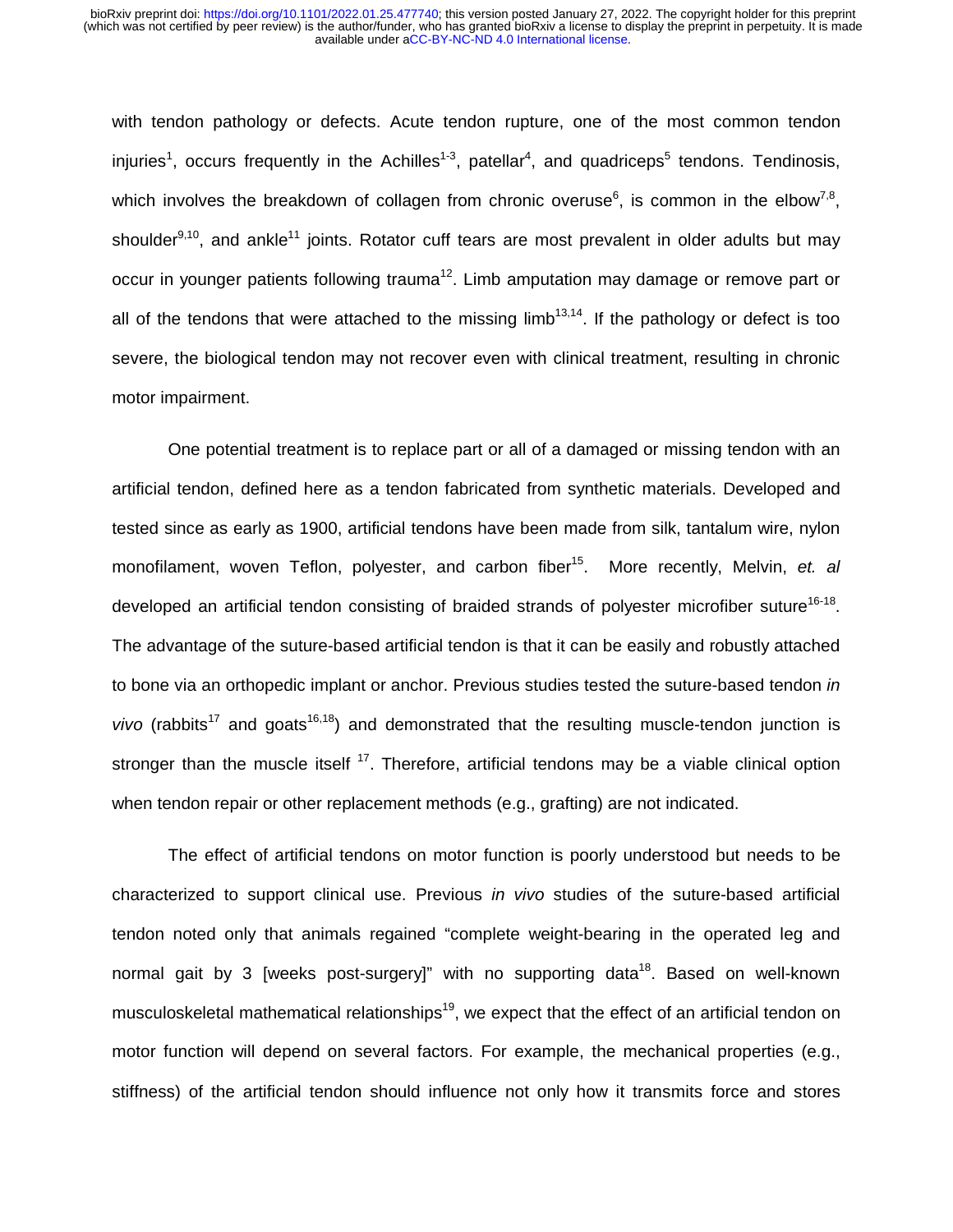energy, but also the attached muscle's excursion, mechanics, and energetics<sup>20</sup>. How the artificial tendon is attached to muscle may change how forces are exchanged between them or affect the health and structure of the muscle. The length of the artificial tendon will influence the muscle's force generating capacity over a given joint range of motion<sup>21</sup>. Finally, formation of adhesions on the surface of the artificial tendon, as on other implants<sup>22</sup>, may restrict or prevent tendon sliding and force transmission.

The goal of this study was to quantify the effect of a suture-based artificial tendon on locomotor function in a rabbit model. Once pre-surgery and five consecutive weeks postsurgery, we quantified sagittal-plane kinematics and ground contact pressures in New Zealand White rabbits that had either the biological Achilles tendon (n=2; A1 & A2) or tibialis cranialis insertion tendon (n=2, TC1 & TC2) surgically replaced with an artificial tendon. We hypothesized that locomotor function would decrease immediately following surgery but subsequently recover toward pre-surgical levels.

#### **METHODS**

#### Animal Model

All animal procedures were approved by the University of Tennessee, Knoxville Institutional Animal Care and Use Committee. We tested artificial tendons in New Zealand White rabbits since they are a small mammal but large enough to test physical prototypes of suture-based artificial tendons. Additionally, we observed in a previous study<sup>23</sup> that rabbits have a nearly plantigrade hopping gait and, thus, have a large ankle range of motion compared to other similar-sized mammals that have a digitigrade gait (e.g., dogs, cats); the large range of motion makes it easier to distinguish differences in kinematics among experimental groups.

#### Artificial Tendon

The artificial tendons used in this study were based on the prostheses developed by Melvin, *et al.* 16,18, except that we used *braided* rather than *unbraided* polyester microfiber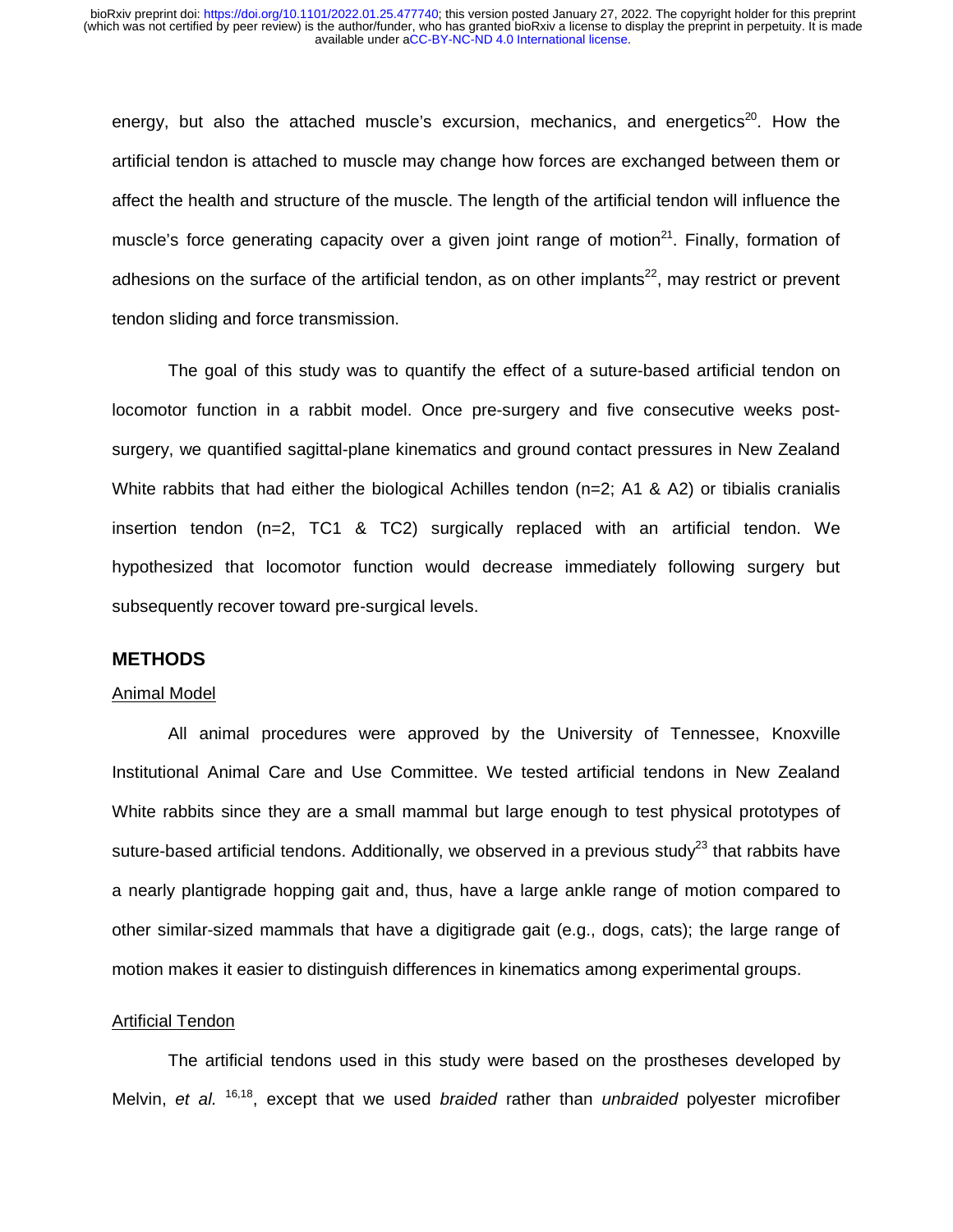suture. Specifically, we used customized USP size 0 braided polyester suture cut to 12" length and double-armed with swaged 3/8-circle taper point needles (0.028" wire diameter) (RK Manufacturing Corp, Danbury, CT, USA). The sutures were grouped into bundles of 2 strands for the tibialis cranialis tendon and 3 strands for the Achilles tendon. The suture bundles were folded in half and braided, placing a loop at the distal end and the needles at the proximal end (Fig. 1). The artificial tendons were coated in biocompatible silicone (BIO LSR M340, Elkem Silicones, Lyon, FR) over the braided section to discourage buildup of fibrotic adhesions. The tendons were cleaned and sterilized before surgery.

#### Surgical Procedure

Four rabbits (16 weeks old,  $3.40 \pm 0.26$  kg at the time of surgery) were divided into two groups to undergo surgical replacement of either the Achilles (A1 & A2) or Tibialis Cranialis (TC1 & TC2) biological tendon with an artificial tendon. Under anesthesia, the respective biological tendon was excised from the muscle-tendon junction to the bony insertion point. The artificial tendon was sewn into the proximal end of the muscle as previously described<sup>16</sup>. We attached the artificial tendon to the bone using a suture anchor into either the superior aspect of the calcaneus (Achilles) or the lateral aspect of the talus (tibialis cranialis).

#### Post-Surgical Care

The limb was bandaged starting immediately post-surgery until about two weeks postsurgery to protect the incision site and prevent overloading the muscles and artificial tendons during the early integration period. To monitor the integrity of the artificial tendon *in vivo*, we performed radiography of the operated limb every other week, starting on the day of surgery. When analyzing the radiographs, we inspected for potential mechanical failure of either 1) the suture connecting the artificial tendon and suture anchor, 2) the suture anchor fixation in the bone, or 3) the muscle-tendon interface. After bandages were removed, the rabbits were given pen time to promote limb use.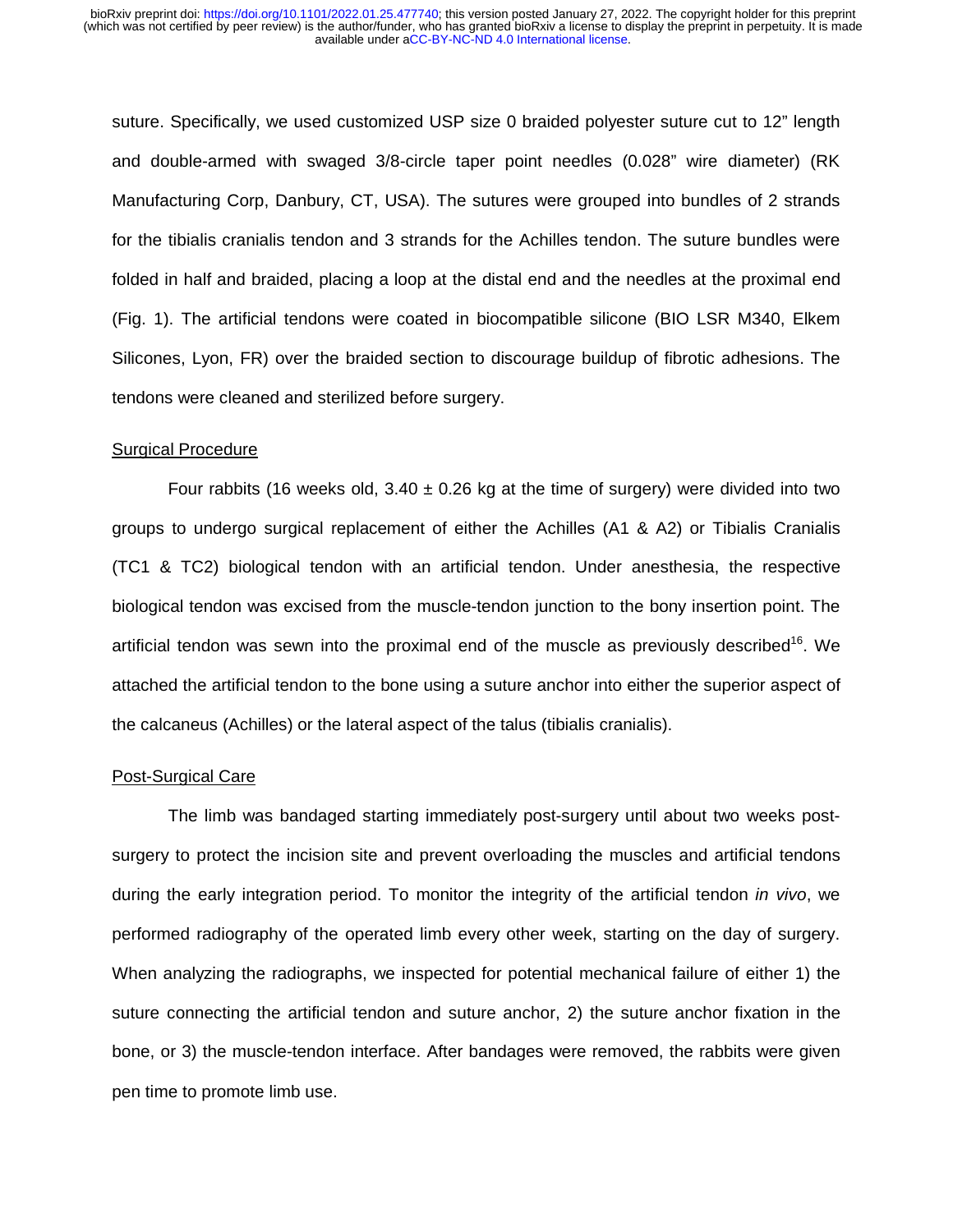#### Biomechanics Testing

We quantified biomechanics during hopping gait non-invasively. A pressure mat (Tekscan, Very HR Walkway 4; South Boston, MA) was placed inside an acrylic tunnel, and a webcam (1080P HD Webcam, SVPRO) was placed approximately 3 feet to one side of the acrylic tunnel to record sagittal-plane kinematics. The pressure mat and video data were synchronously recorded at 60 Hz through Tekscan Walkway software. Before testing, we shaved both hindlimbs of each rabbit and marked the approximate joint centers of the knee, ankle, and metatarsophalangeal (MTP) joints with black ink, based on bony landmarks.

For each trial, the rabbits were prodded to hop along the pressure mat through the acrylic tunnel. The width of our pressure mat (11.2cm) permitted only unilateral pressure recording. Therefore, each rabbit completed about 10 trials of hopping in each direction through the tunnel while we recorded biomechanics data for the hindlimb closest to the camera. Each trial began when the rabbit entered the tunnel, and a trial was deemed successful if the rabbit continued the hopping motion through the entire length of the tunnel without stopping. Each rabbit underwent 6 biomechanics testing sessions (S0-S5) over the course of the study. We conducted the first testing session during the week before surgery (S0). After surgery, we waited about 2 weeks for the rabbits to recover before starting weekly post-surgical testing for five consecutive weeks (S1-S5).

#### Data Processing and Statistical Analysis

We processed and analyzed data only for the stance phase of hopping gait, when the hindlimb experiences the most biomechanical loading due to contact with the ground. We calculated the hindlimb kinematics from the frames of the synchronized video corresponding to stance phase. Frame-by-frame, a custom MATLAB (Mathworks, Natick, MA) program (1) identified the centroids of joint centers marked with black ink, (2) defined foot and shank limb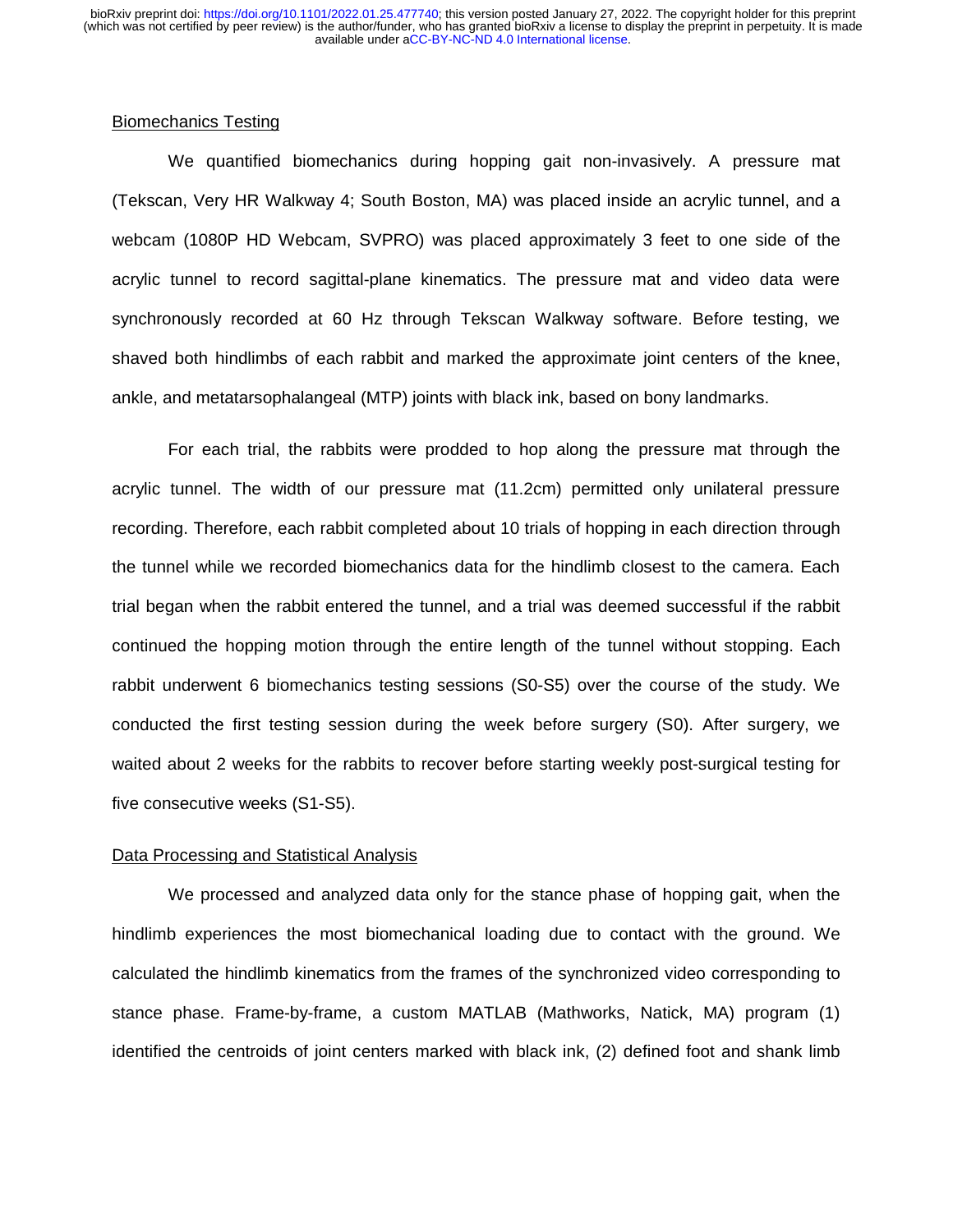segments as lines connecting adjacent joint centers, and (3) calculated the foot and ankle joint angles from the limb segment lines (Fig. 2).

Analyzing joint angles individually masks changes that occur in the whole kinematic chain of the hindlimb. Therefore, we computed the position of the knee joint center in the sagittal plane throughout stance using the foot and ankle angles and a generic planar kinematic model of the rabbit hindlimb<sup>23</sup>. The foot and shank segments of the kinematic model were 2 and 3 normalized length units (NLUs), respectively, based on the approximate anatomical length proportions averaged across all rabbits.

To analyze the pressure data, in the Tekscan Walkway software, we first isolated the contact foot of the hindlimb of interest by drawing a strike box around the area of contact. At each timepoint, we computed the average ground contact pressure, contact area, and vertical ground reaction force (vGRF) from the pressure values within the strike box. vGRF was expressed as a percentage of body weight (%BW). We computed the duration of stance phase as the length of time over which the total ground contact pressure within the strike box was greater than zero.

We evaluated the extent of post-surgery recovery by comparing *time-series biomechanical data* (foot and ankle angle, vGRF, contact area, pressure, and knee joint center position) between each experimental group (n=2 per group) at S5 and a control group of healthy rabbits ( $n=6$ ) measured in a previous study<sup>23</sup>. We compared normalized knee joint center positions between groups by calculating the Euclidean distance between positions at each timepoint. To permit comparison among trials of different stance durations, for each trial, we normalized the timepoints of the stance phase data by the duration of stance phase. The normalized time-series data were averaged across trials and rabbits in each group and compared between experimental and control groups using a non-parametric Mann-Whitney U-Test at every percent of stance with  $\alpha$ =0.05<sup>24</sup>.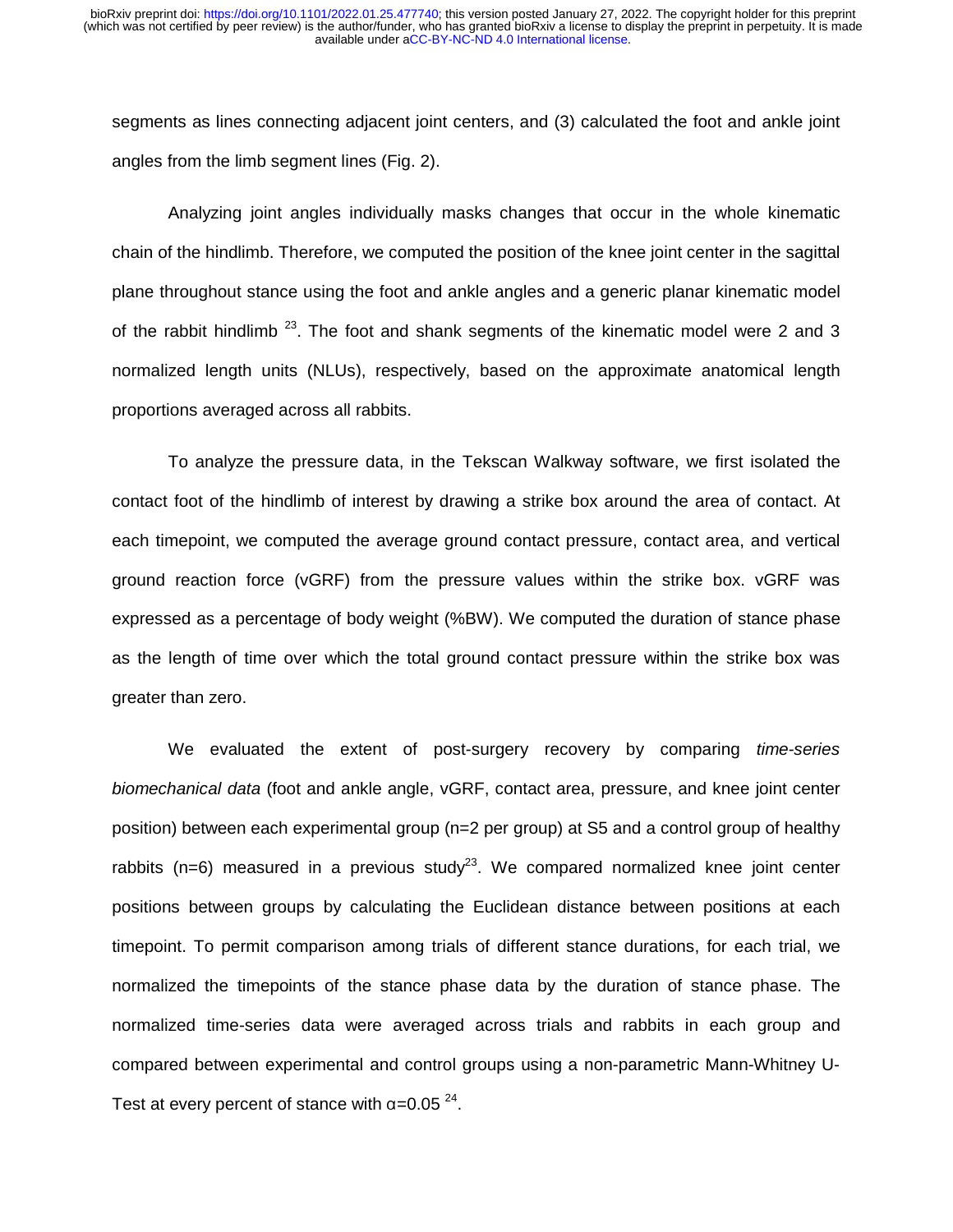We compared *summary outcome measures* to identify functional differences (1) between pre- and post-surgery testing sessions and (2) across post-surgery testing sessions. The summary outcome measures, computed from the time-series data for each trial, were: (1) range of motion (difference between the maximum and minimum joint angle during stance) for each joint, (2) the minimum and maximum joint angles during stance, (3) the joint angles at foot strike and toe off, and (4) the average vGRF, contact area, and pressure across stance. For each testing session, the summary outcome measures were averaged across trials for each rabbit, then averaged across rabbits within each experimental group. Due to our small sample size, we compared summary outcome measures qualitatively to identify trends, rather than qualitatively using a statistical test (e.g., ANOVA).

#### **RESULTS**

#### Time-Series Outcomes at the Final Timepoint (S5)

#### *Tibialis Cranialis (TC) Group*

At S5, foot and ankle angles were significantly different between the TC and control groups during the first 35% of stance (Fig. 3); however, the magnitude of the difference during this period was small (mean difference = 10.45 degrees). The minimum ankle angle occurred at about 40% of stance phase for both TC and control groups.

During stance phase, rabbits with TC replacement at S5 and the control group had similar normalized knee joint center kinematics (Fig. 4). At foot strike, the foot angle was higher in the TC group than in the control group, resulting in a maximum distance of about 0.4 NLUs between each group's knee joint centers. As the rabbits progressed through stance phase, the knee joint center kinematics of the TC and control groups became more similar, with distance of 0.05 NLUs between groups at toe off. The distance between TC and control groups averaged across stance was 0.17 NLUs.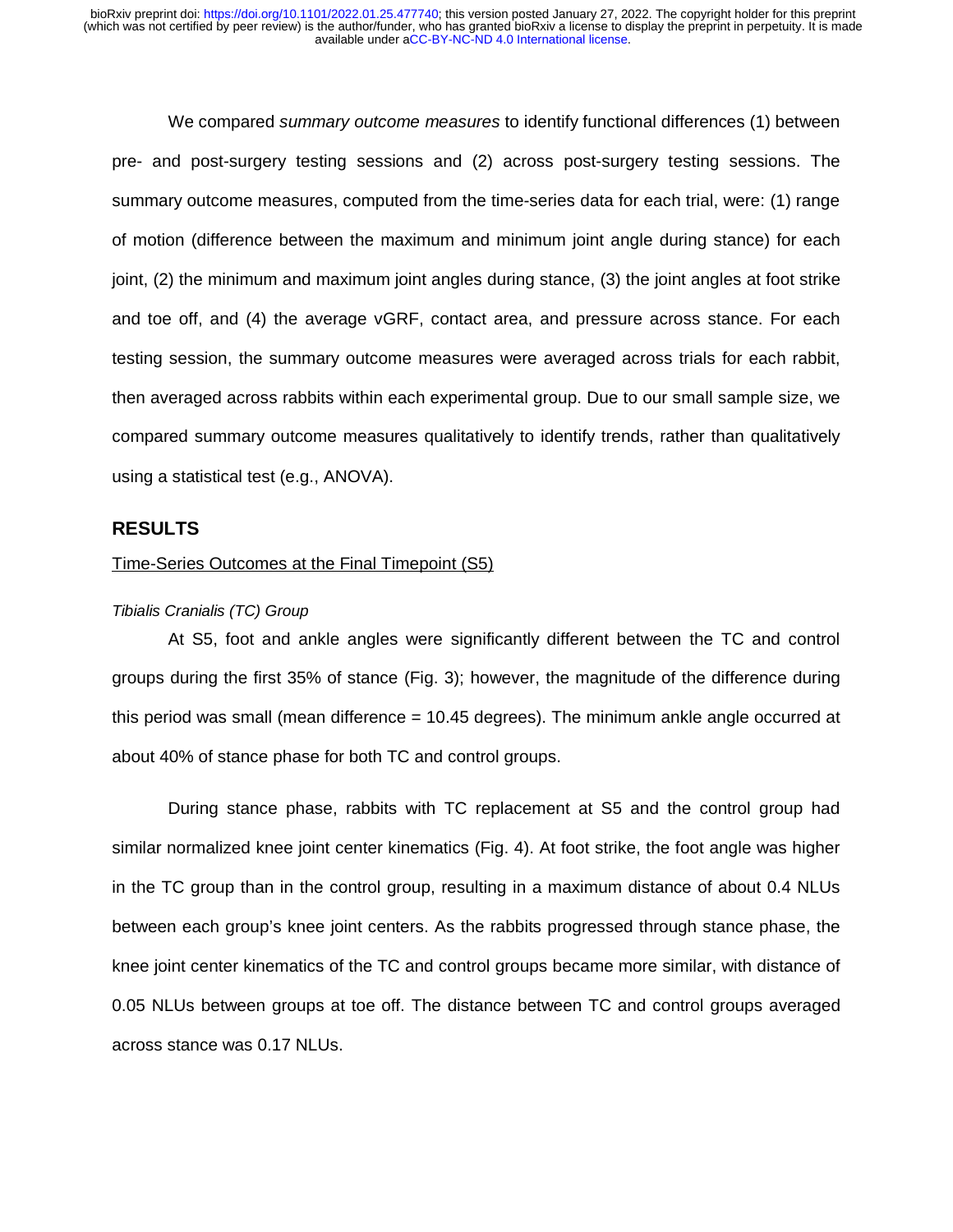The average ground contact pressure was significantly different between the TC group at S5 and the control group during 18-89% of stance phase (Fig 5). Both contact area and vGRF were not significantly different between TC and control groups throughout most of stance.

#### *Achilles Group*

At S5, rabbits with Achilles replacement had significantly different foot and ankle angles starting at 15% and 31% of stance phase, respectively, compared to the control group (Fig 3). The minimum ankle angle was 34.4° lower and occurred later in stance (57%) in the Achilles group than in the control group (40%). Compared to the control group, both foot and ankle angles in the Achilles group were similar at foot strike but became and stayed lower throughout most of stance. Consequently, the knee joint center position dipped lower and had less forward progression in the Achilles group than in the control group (Fig. 4). The maximum distance between the knee positions of the Achilles and control groups was 1.89 NLUs, which occurred at 87% of stance. The average distance between groups across stance was 1.2 NLUs.

Compared to the control group, the Achilles group had significantly different (qualitatively lower) vGRF during 7-20% and 72-89% of stance (Fig. 5) and significantly different (qualitatively lower) contact area during 6-22% and 39-94% of stance. However, the lower contact area resulted in up to three times higher pressure during 19-92% of stance phase compared to the control group.

#### Longitudinal Summary Outcomes

#### *TC Group*

Foot and ankle range of motion (ROM) were similar across all test sessions (Fig. 6). The foot angle at foot strike increased from 11.5 degrees at S0 to 28.8 degrees at S1 and maintained this lack of dorsiflexion at foot strike in subsequent sessions (Fig. 7). However, the ankle angle at foot strike and the foot and ankle angles at toe off were similar across all pre- and post-surgery test sessions. The vGRF and contact area, averaged across stance, decreased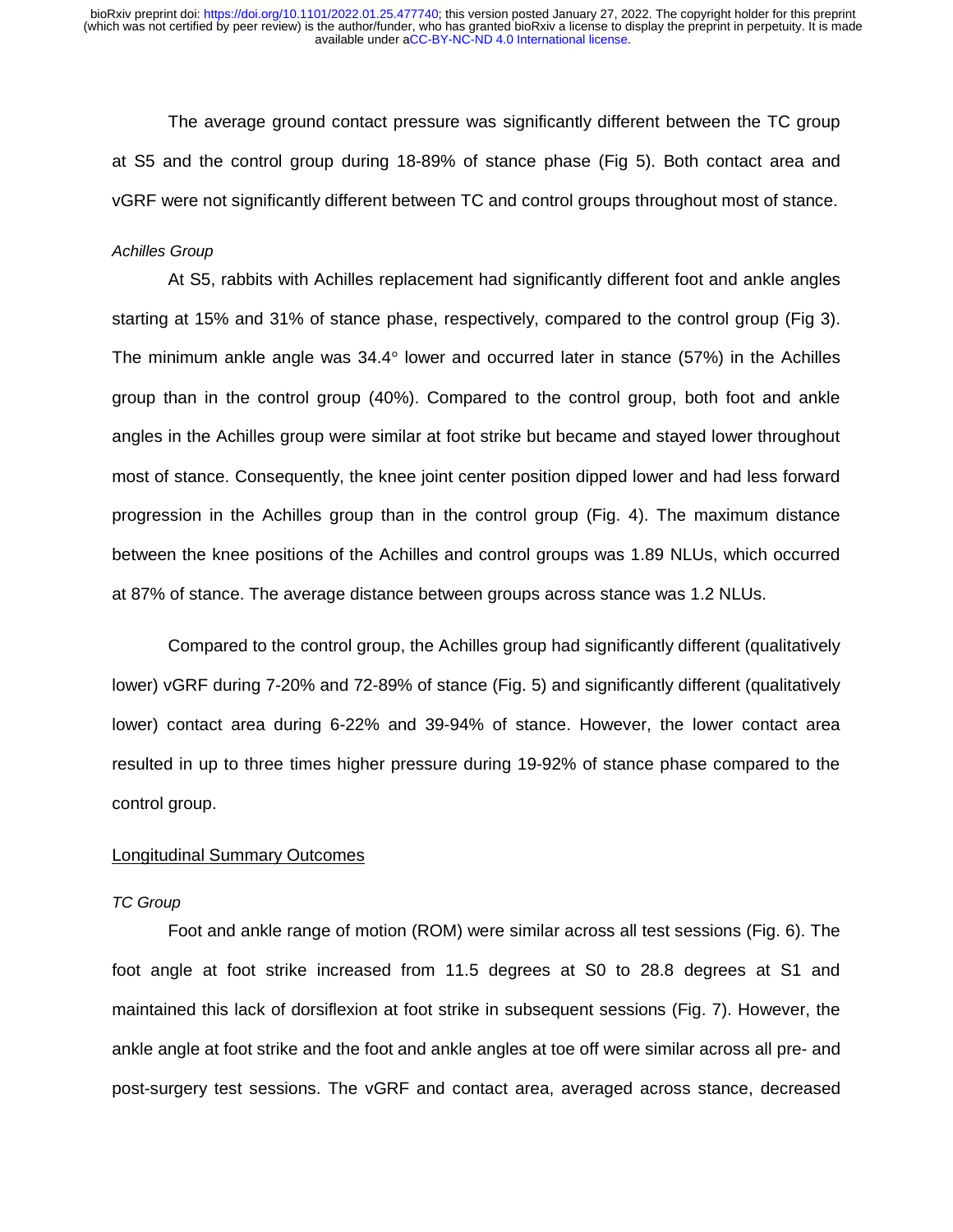from S0 to S1 by 6 %BW and 1.22 cm<sup>2</sup>, respectively, but returned to pre-surgical levels by S3 (Fig. 8). The average ground contact pressure values were similar across test sessions.

#### *Achilles Group*

Foot and ankle angle ROM decreased by 51.3 and 39.2 degrees, respectively, from S0 to S1 (Fig. 6). The foot angle ROM did not increase post-surgery. However, ankle angle ROM increased to pre-surgical levels by S5. The increase in ankle angle ROM between S1 and S5 was primarily due to an increase in the maximum ankle angle toward greater plantarflexion (S1: 73.5 degrees; S5: 102.9 degrees), rather than a decrease in the minimum ankle angle toward greater dorsiflexion (S1: 36.4 degrees; S5: 31.3 degrees). At foot strike, both the foot and ankle angles were similar across test sessions (Fig. 7). However, the foot and ankle angles at toe off decreased by 58.3 and 69.6 degrees, respectively, from S0 to S1 and never increased toward pre-surgical levels. The average vGRF and contact area during stance decreased by 14.5 %BW and 3.13 cm<sup>2</sup>, respectfully, from S0 to S1 but increased by 6.6 %BW and 0.96 cm<sup>2</sup>, respectively, toward pre-surgical values from S1 to S5 (Fig. 8). The average ground contact pressure during stance increased from S0 to S1, but at S3 began decreasing back toward pre-surgical levels.

#### **DISCUSSION**

In support of our hypothesis, our data suggest that rabbits with either tendon replacement (Achilles or TC) recovered toward pre-surgical (S0) levels of function for at least part of the biomechanical variables we measured. By S5, the TC group was closer to S0 function levels than the Achilles group. However, there was also less functional decline from S0 to S1 and, thus, less function to recover to achieve S0 function levels in the TC group than in the Achilles group. One potential explanation for the difference between groups is a difference in muscle-tendon loading between tendons during stance. Ankle plantarflexion torque is expected to be greater than dorsiflexion torque during stance since plantarflexion contributes to body weight support and forward propulsion that occur during stance. The triceps surae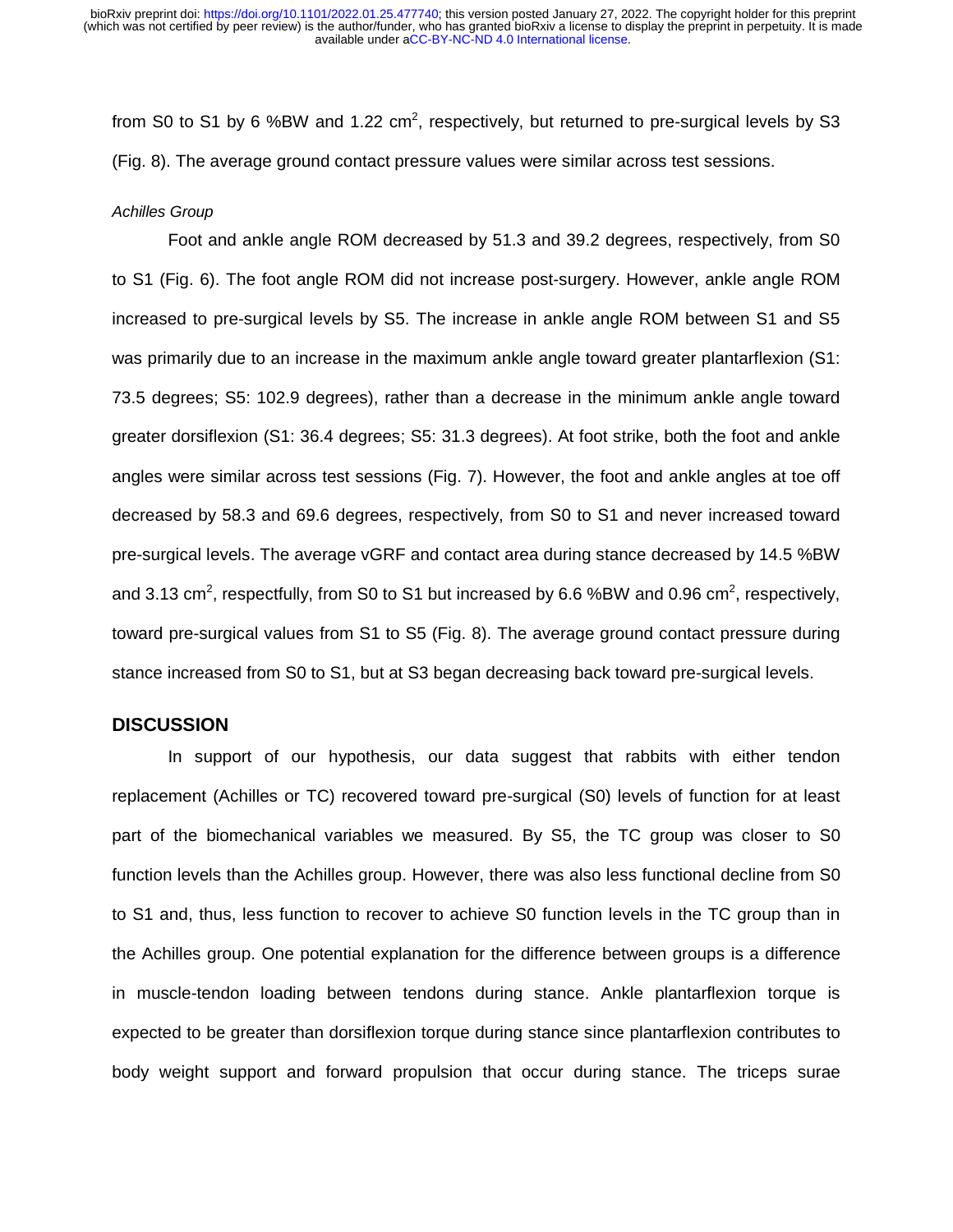muscles (gastrocnemius and soleus), which are attached across the ankle by the Achilles tendon, are considered ankle plantarflexors in rabbits<sup>25</sup>. There may have also been a difference in how the triceps surae and TC muscles were affected by the tendon replacement as discussed below.

The functional deficits in the Achilles group, compared to healthy rabbits, included lower (i.e., more dorsiflexed) ankle angle and vGRF. These two deficits reflect a weakness in ankle plantarflexion. Simulations of ankle plantarflexor weakness in humans similarly predicted a more dorsiflexed ankle throughout most or all of stance<sup>26</sup>. Thus, the more dorsiflexed posture in the Achilles group suggests that the triceps surae muscle group generated less force with the artificial tendon than with the biological tendon.

The only statistically significant difference in time-series hindlimb kinematics between the TC group at S5 and healthy rabbits was a higher (i.e., more plantarflexed) foot angle during the first 35% of stance phase in the TC group. A higher foot angle during early stance resembles a "drop foot" condition. In humans, drop foot is a result of insufficient (i.e., low) ankle dorsiflexion joint moment and, consequently, dorsiflexion angle during swing. Drop foot presents with several neurological and musculoskeletal conditions, including stroke $^{27}$  and strain or tear of the Tibialis Anterior tendon  $^{28,29}$ . The TC muscle is considered an ankle dorsiflexor in rabbits<sup>25</sup>. Therefore, the observed higher foot angle during early stance and its resemblance to drop foot suggest that the TC muscle generated less force with the artificial tendon than with the biological tendon.

The muscles may have produced less force with artificial tendons for several reasons. For one, the length of the artificial tendon could have been longer or shorter than the replaced biological tendon, which would shift the muscle toward the ascending limb (shorter muscle) or descending limb (longer muscle), respectively, of the muscle force-length curve<sup>19</sup>. Depending on the normal operating range of the muscle on the force-length curve, the shift may decrease the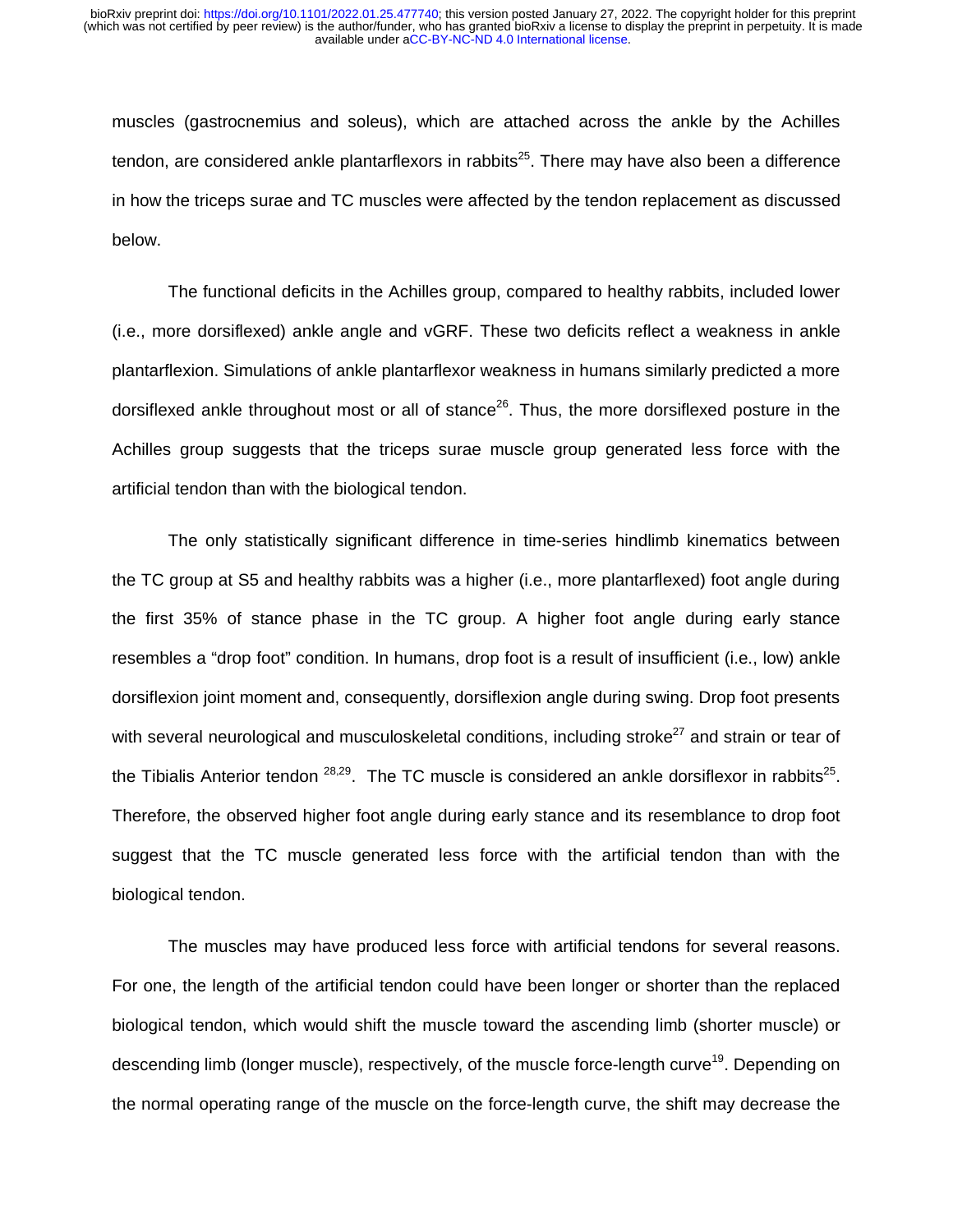maximum force the muscle can produce over a given joint range of motion. The muscles attached to the artificial tendons may have also had lower inherent force generating capacity for a few possible reasons. For example, implanting the suture-based artificial tendon may have caused minor muscle damage, though previous histology showed good integration between the suture and muscle with only mild capsular fibrosis $30$ . The muscle may have also atrophied with decreased use<sup>31</sup> due to bandaging (i.e., immobilization) and discomfort following surgery.

It is well known that the body can form a fibrous, collagenous capsule around implanted devices to isolate it from the surrounding tissues. The fibrotic capsule could cause functional complications for devices, like the artificial tendon, that need to move relative to surrounding tissues to function properly. In our study, upon *ex vivo* dissection of one specimen (A2), we observed fibrotic tissue fusing the artificial tendon to the flexor digitorum insertion tendon before it crossed the ankle. Pulling either the triceps surae (Achilles) or flexor digitorum muscle groups individually caused co-flexion of the ankle and digits. This is functionally undesirable and precludes independent movement at the two joints. For example, the fused tendons likely explain our qualitative observations, from motion videos, of excessive plantarflexion of the digits in the operated limb, which prevented the mid- and hindfoot from contacting the ground and resulted in lower contact area during stance (Fig. 7). Thus, to maximize motor function, new approaches are needed to prevent or reduce the fibrotic capsule on artificial tendons.

This study had several limitations. First, though we had multiple tendon sizes available (in 2 mm increments) during surgery, we did not have a way to adjust the length of the artificial tendon after implantation. Being able to adjust tendon length intraoperatively would address the functional complications of having an improper tendon length, described above. Second, our sample size was small, with only 2 rabbits per experimental group. This limited the power of our time-series statistical comparisons, and we chose not to perform a statistical analysis of summary outcome measures. However, both rabbits in each group showed similar trends that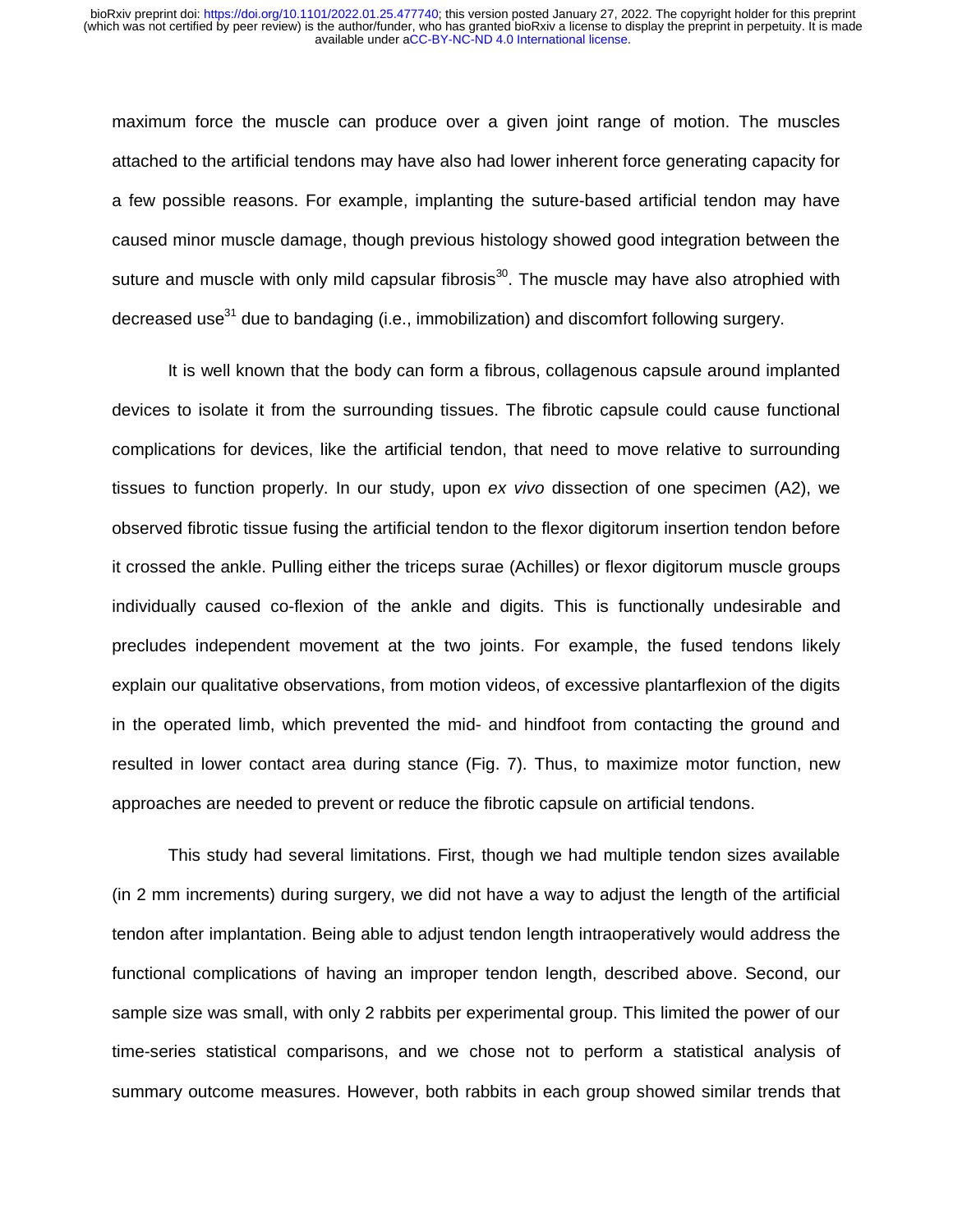supported our hypothesis. Third, during post-surgical recovery, the rabbits were not given formal, structured physical therapy, which may have limited the rate and extent of functional recovery the rabbits could have achieved during the study. Daily enrichment and pen time may have had some therapeutic effect. Fourth, we had a relatively short post-surgical testing period. Though the TC group fully recovered stance phase biomechanics according to our outcome measures, the Achilles group may have recovered more with more time. Fifth, due to technical limitations of our testing setup, we measured biomechanics from one limb at a time and during stance phase only. In future studies, we plan to use a larger pressure mat and capture motion at a higher frame rate to permit simultaneous bilateral data collection of both stance and swing phases of gait.

In conclusion, our preliminary results showed, promisingly, that rabbits with an artificial tendon either preserved or recovered locomotor function. The Achilles group experienced greater postsurgical functional decline and had poorer function at the study endpoint than the TC group. In future studies, we plan to measure function for longer duration and implement formal rehabilitation to quantify the maximum possible extent of recovery. Our results can inform the development and clinical translation of artificial tendons for patients with irreparable tendon pathologies and defects.

#### **ACKNOWLEDGMENTS**

The authors thank Dr. Bryce Burton, Dr. Kelsey Finnie, Dr. Lori Cole, and Chris Carter for veterinary care provided for the rabbits in this study, and the Office of Laboratory Animal Care and Animal Housing Facility staffs at the University of Tennessee, Knoxville for animal care assistance. Thank you to Elizabeth Croy for her assistance in surgical prep and operation. Thanks to Dr. Katrina Easton for providing constructive feedback on the manuscript. Research reported in this publication was supported by (1) the Eunice Kennedy Shiver National Institute of Child Health & Human Development of the National Institutes of Health under Award Number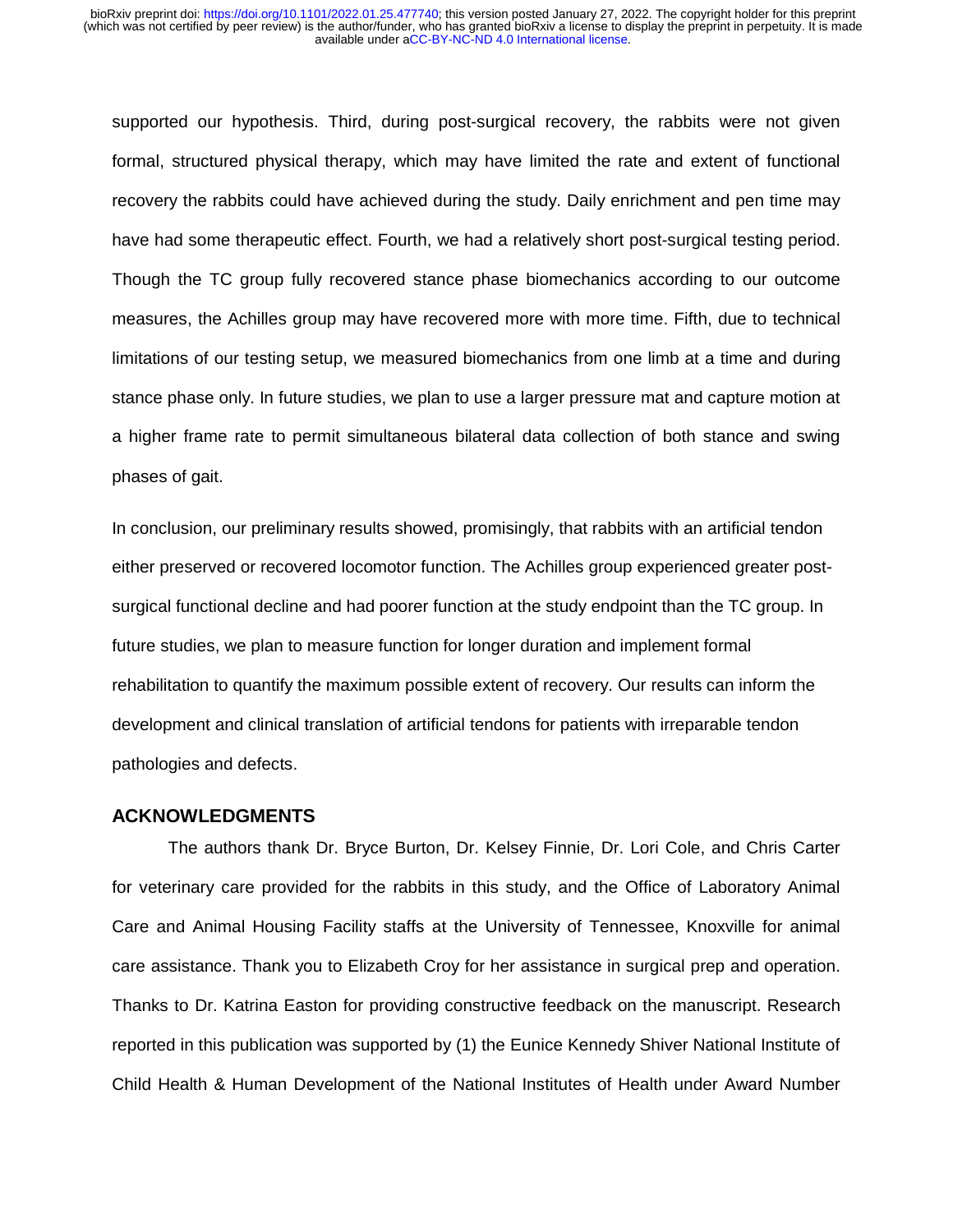K12HD073945, (2) NSF CAREER Award #1944001, (3) a seed grant from the University of

Tennessee Office of Research and Engagement, and (4) the University of Tennessee

Department of Mechanical, Aerospace and Biomedical Engineering start-up funds.

## **REFERENCES**

- 1. Nistor L. Surgical and non-surgical treatment of Achilles Tendon rupture. A prospective randomized study. *The Journal of bone and joint surgery American volume.*  1981;63(3):394-399.
- 2. Leppilahti J, Orava S. Total Achilles tendon rupture. *Sports medicine.* 1998;25(2):79- 100.
- 3. Leppilahti J, Puranen J, Orava S. Incidence of Achilles tendon rupture. *Acta orthopaedica Scandinavica.* 1996;67(3):277-279.
- 4. Zernicke RF, Garhammer J, Jobe F. Human patellar-tendon rupture. *JBJS.*  1977;59(2):179-183.
- 5. Ilan DI, Tejwani N, Keschner M, Leibman M. Quadriceps tendon rupture. *JAAOS-Journal of the American Academy of Orthopaedic Surgeons.* 2003;11(3):192-200.
- 6. Bass E. Tendinopathy: why the difference between tendinitis and tendinosis matters. *Int J Ther Massage Bodywork.* 2012;5(1):14-17.
- 7. Mishra A, Pavelko T. Treatment of chronic elbow tendinosis with buffered platelet-rich plasma. *The American journal of sports medicine.* 2006;34(11):1774-1778.
- 8. Nirschl RP. Elbow tendinosis/tennis elbow. *Clinics in sports medicine.* 1992;11(4):851- 870.
- 9. Ibrahim M, Kartus J-T, Steigen SE, Olsen R, Meknas K. More tendon degeneration in patients with shoulder osteoarthritis. *Knee Surgery, Sports Traumatology, Arthroscopy.*  2019;27(1):267-275.
- 10. Riley G, Harrall R, Constant C, Chard M, Cawston T, Hazleman B. Tendon degeneration and chronic shoulder pain: changes in the collagen composition of the human rotator cuff tendons in rotator cuff tendinitis. *Annals of the rheumatic diseases.* 1994;53(6):359- 366.
- 11. Alfredson H, Lorentzon R. Chronic achilles tendinosis. *Critical Reviews™ in Physical and Rehabilitation Medicine.* 2000;12(2).
- 12. Yamamoto A, Takagishi K, Osawa T, et al. Prevalence and risk factors of a rotator cuff tear in the general population. *Journal of Shoulder and Elbow Surgery.* 2010;19(1):116- 120.
- 13. Jones L, Davidson J. Save that arm: a study of problems in the remaining arm of unilateral upper limb amputees. *Prosthetics and orthotics international.* 1999;23(1):55- 58.
- 14. Early JS. Transmetatarsal and midfoot amputations. *Clinical Orthopaedics and Related Research®.* 1999;361:85-90.
- 15. Murray GA, Semple JC. A review of work on artificial tendons. *J Biomed Eng.*  1979;1(3):177-184.
- 16. Melvin A, Litsky A, Mayerson J, Witte D, Melvin D, Juncosawith durable muscle interface. *Journal of orthopaedic research.* 2010;28(2):218-224.
- -Melvin N. An artificial tendon<br>*rch.* 2010;28(2):218-224.<br>I bearing muscle to prosthetic 17. Melvin DB, Klosterman B, Gramza BR, et al. A durable load bearing muscle to prosthetic coupling. *Asaio Journal.* 2003;49(3):314-319.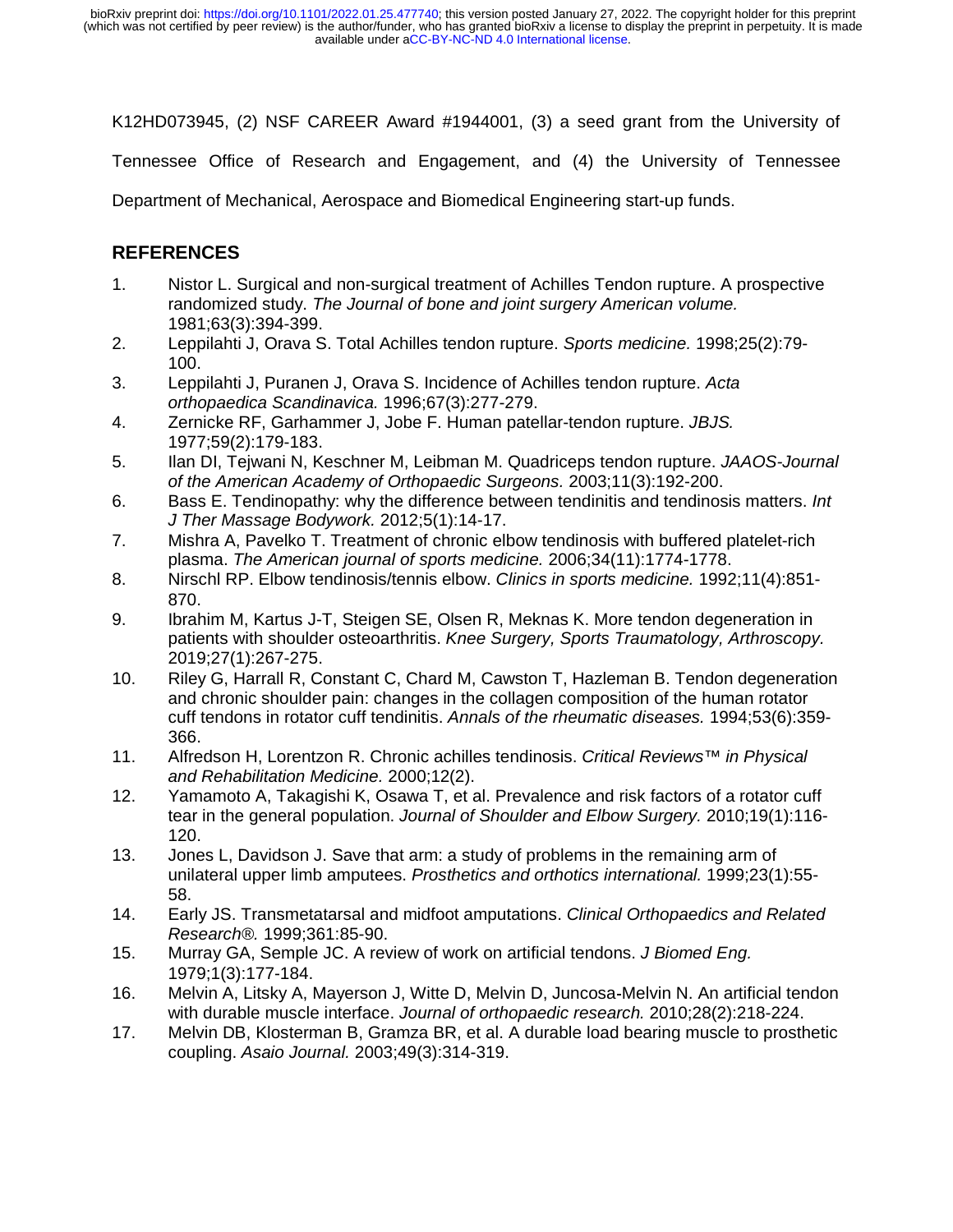- 18. Melvin A, Litsky A, Mayerson J, Stringer K, Melvin D, Juncosa-Melvin N. An artificial -Melvin N. An artificial<br>of O*rthopaedic Resea*<br>d application to tendon to connect the quadriceps muscle to the Tibia. *Journal of Orthopaedic Research.*  2011;29(11):1775-1782.
- 19. Zajac FE. Muscle and tendon: properties, models, scaling, and application to biomechanics and motor control. *Critical Rev Biomed Eng.* 1989;17(4):359-411.
- 20. Orselli MIV, Franz JR, Thelen DG. The effects of Achilles tendon compliance on triceps surae mechanics and energetics in walking. *J Biomech.* 2017;60:227-231.
- 21. Delp SL, Zajac FE. Force- and moment-generating capacity of lower-extremity muscles before and after tendon lengthening. *Clin Orthop Relat Res.* 1992(284):247-259.
- 22. Holmdahl L, Risberg B, Beck DE, et al. Adhesions: pathogenesis and prevention-panel discussion and summary. *Eur J Surg Suppl.* 1997(577):56-62.
- 23. Hall PT, Stubbs C, Anderson DE, Greenacre CB, Crouch DL. Biomechanical Analysis of the Rabbit Hindlimb during the Stance Phase of Hopping Gait. *Journal of Biomechanics.*  2021;In Review.
- 24. Pataky TC. Generalized n-dimensional biomechanical field analysis using statistical parametric mapping. *Journal of Biomechanics.* 2010;43(10):1976-1982.
- 25. Lieber RL, Blevins FT. Skeletal muscle architecture of the rabbit hindlimb: functional implications of muscle design. *J Morphol.* 1989;199(1):93-101.
- 26. Ong CF, Geijtenbeek T, Hicks JL, Delp SL. Predicting gait adaptations due to ankle plantarflexor muscle weakness and contracture using physics-based musculoskeletal simulations. *PLoS Comput Biol.* 2019;15(10):e1006993.
- 27. Takebe K, Basmajian JV. Gait analysis in stroke patients to assess treatments of footdrop. *Arch Phys Med Rehabil.* 1976;57(1):305-310.
- 28. Lambrinudi C. New operation on drop-foot. British Journal of Surgery, 1927;15(58):193-200.
- ‐foot. *British Journal of Surgery.* 1927;15(58):193- 29. Perry J, Davids JR. Gait analysis: normal and pathological function. *Journal of Pediatric Orthopaedics.* 1992;12(6):815.
- 30. Melvin AJ, Litsky AS, Juncosa-Melvin N. FiberSecure suture compared to braided polyester suture. *J Biomed Mater Res B Appl Biomater.* 2017;105(5):1126-1130.
- 31. Edgerton VR, Roy RR, Allen DL, Monti RJ. Adaptations in skeletal muscle disuse or decreased-use atrophy. *Am J Phys Med Rehabil.* 2002;81(11 Suppl):S127-147.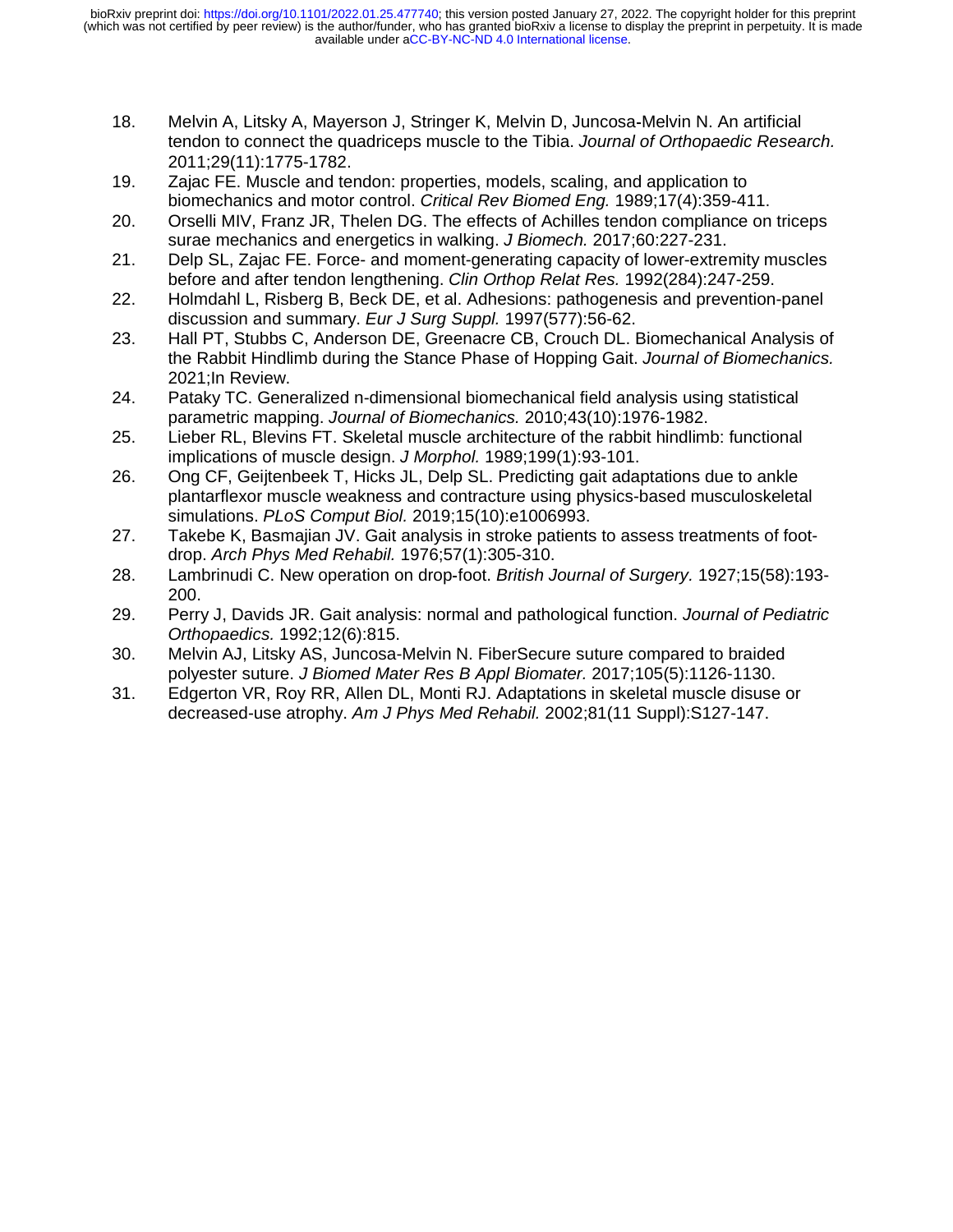available under [aCC-BY-NC-ND 4.0 International license.](http://creativecommons.org/licenses/by-nc-nd/4.0/) (which was not certified by peer review) is the author/funder, who has granted bioRxiv a license to display the preprint in perpetuity. It is made bioRxiv preprint doi: [https://doi.org/10.1101/2022.01.25.477740;](https://doi.org/10.1101/2022.01.25.477740) this version posted January 27, 2022. The copyright holder for this preprint

#### **List of figure captions**

**Figure 1.** Example of the suture-based artificial tendon used to replace the Achilles tendon.

**Figure 2. Method used to measure hindlimb kinematics in the sagittal plane from videos.** Limb segments (orange) were defined between the centroids of the joint markers. We calculated the ankle angle (yellow) as the angle between the shank and foot segments; and the foot angle (blue) as the angle between the foot segment and ground.

**Figure 3. (top row) Time-series joint angles during stance phase (top row) and (middle and bottom rows) results of Mann-Whitney U-Test to compare between experimental and control groups.** Compared to the control group, joint angles were similar in the TC group but significantly lower in the Achilles group during most of stance. Groups were significantly different where  $p > 0.05$  (grey shaded regions). PF=plantarflexion, DF=dorsiflexion.

**Figure 4. (A, B) Normalized knee joint center positions during stance phase at S5.** Compared to the control group, the progression of knee joint center position over the stance phase was similar in the TC group but lower and less forward in the Achilles group. **(C) Distance in knee joint center position between each experimental group and the control group. For the TC group, the d**istance was relatively small (within 0.4 NLUs) and constant. For the Achilles group, the distance started small but increased to a much higher value (nearly 2 NLUs) by the end of stance.

**Figure 5. (top row) Average ground contact pressure, contact area, and vertical ground reaction force (vGRF) during stance phase at S5. (middle and bottom rows) Results of Mann-Whitney U-Test to compare between experimental and control groups. Lighter lines represent ± standard deviation.** Ground contact pressure was significantly higher in the TC and Achilles groups than in the control group during 20-90% of stance. Compared to the control group, contact area and vGRF were similar in the TC group but significantly lower in the Achilles group for much of stance. Groups were significantly different where p>0.05 (grey shaded regions).

**Figure 6. (A) Foot angle and (B) Ankle angle range of motion (ROM) at pre- (S0) and post-surgery (S1-5) testing sessions.** The lines represent the average of the two samples in each group at each session. The TC group had similar ROM across all sessions. In the Achilles group, ROM decreased substantially from S0 to S1; from S1 to S5 ankle angle ROM but not foot angle ROM increased to pre-surgical levels. **(C) Minimum and maximum Foot and (D) Ankle angles during stance.** The increase in ankle angle ROM in the Achilles group was due to an increase in the maximum angle rather than a decrease in the minimum angle.

**Figure 7. Joint angles at foot strike (left) and toe off (left) at pre-surgery (S0) and post-surgery (S1-5) testing sessions.** The lines represent the average of the two samples in each group at each session. At foot strike, the TC group had similar ankle angles across all sessions but higher foot angle post-surgery that never recovered. In the Achilles group, foot and ankle angles at foot strike decreased slightly from S0 to S1 but recovered by about S3. At toe off, joint angles in the TC group were similar across all sessions but decreased substantially from S0 to S1 and never recovered in the Achilles group.

**Figure 8. (A) Ground contact pressure, (B) contact area, and (C) vertical ground reaction force (vGRF) at presurgery (S0) and post-surgery (S1-5) testing sessions.** In the TC group, pressure was the same across all sessions, while contact area and vGRF decreased slightly from S0 to S1 but recovered by about S3. In the Achilles group, pressure increased from S0 to S1 but recovered toward pre-surgery levels starting at S3; contact area and vGRF decreased from S0 to S1 but steadily increased toward pre-surgery levels from S1 to S5.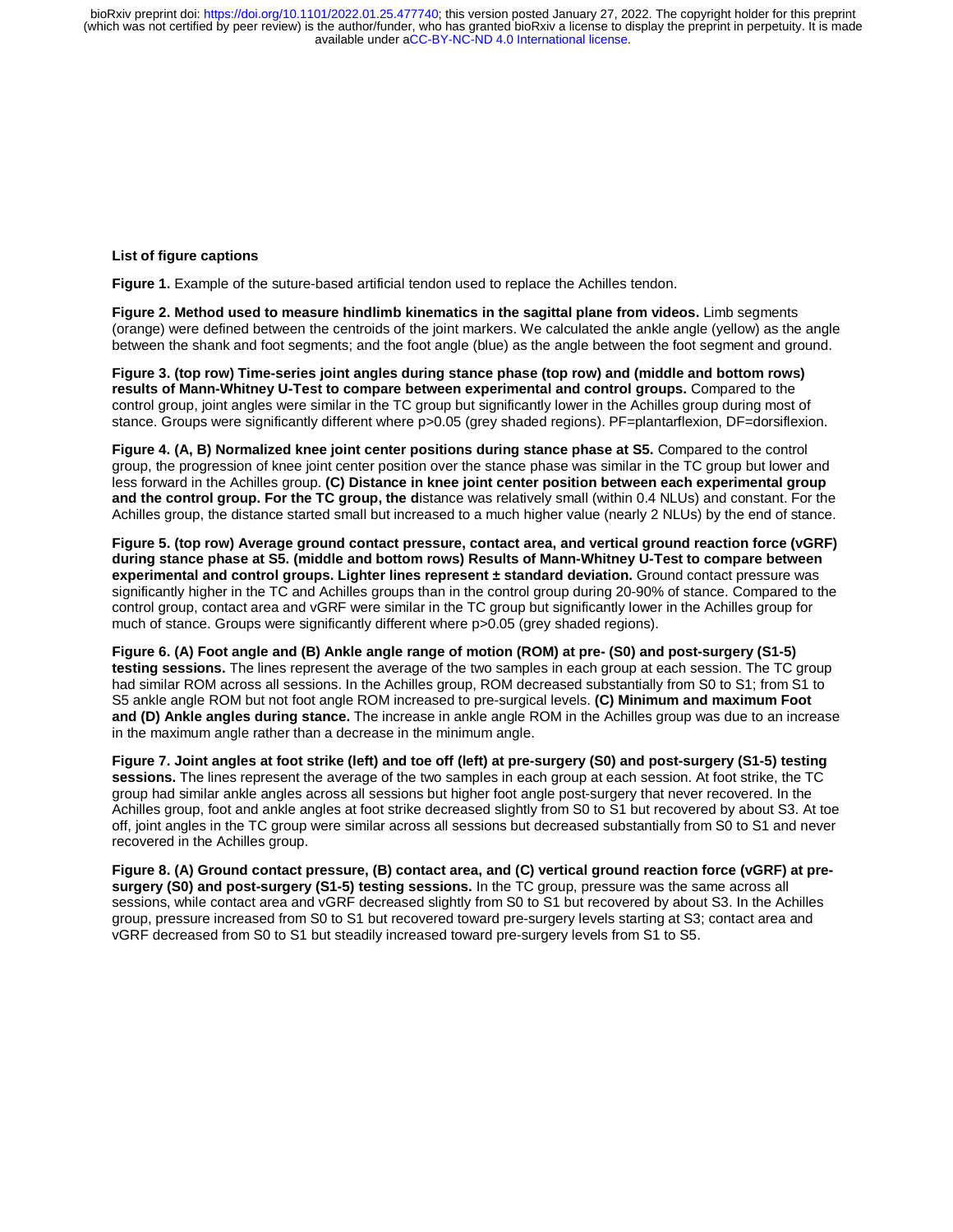available under [aCC-BY-NC-ND 4.0 International license.](http://creativecommons.org/licenses/by-nc-nd/4.0/) (which was not certified by peer review) is the author/funder, who has granted bioRxiv a license to display the preprint in perpetuity. It is made bioRxiv preprint doi: [https://doi.org/10.1101/2022.01.25.477740;](https://doi.org/10.1101/2022.01.25.477740) this version posted January 27, 2022. The copyright holder for this preprint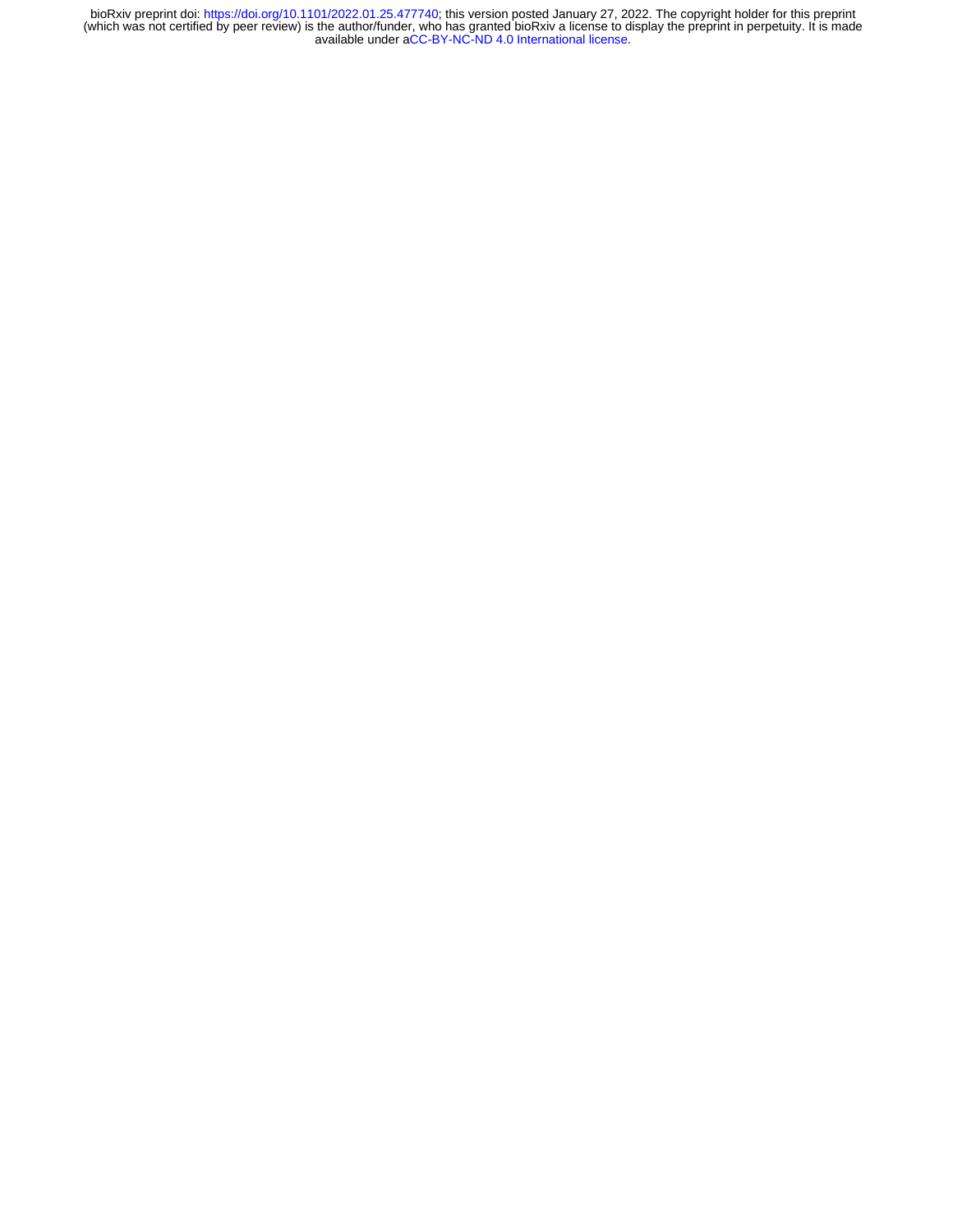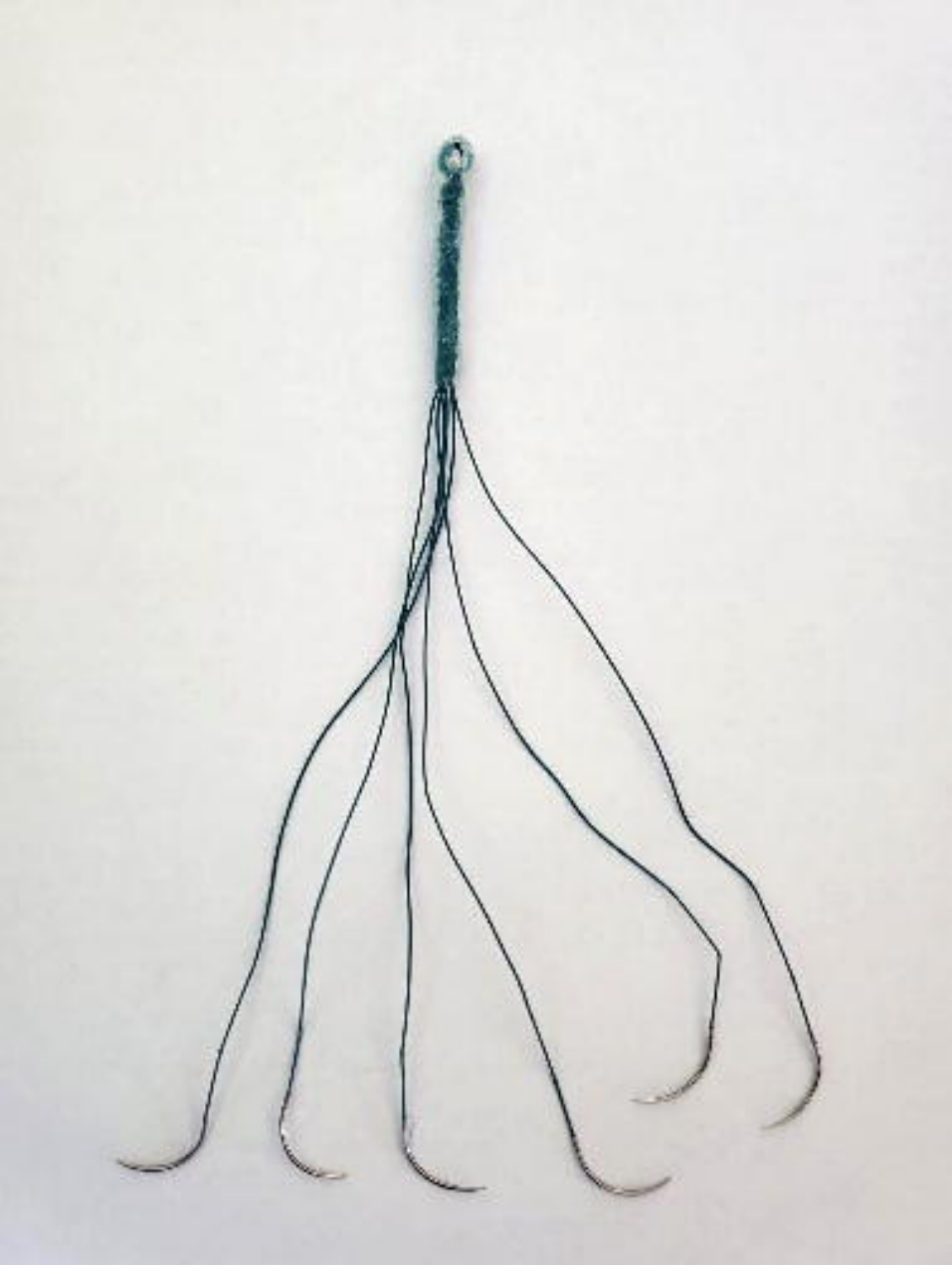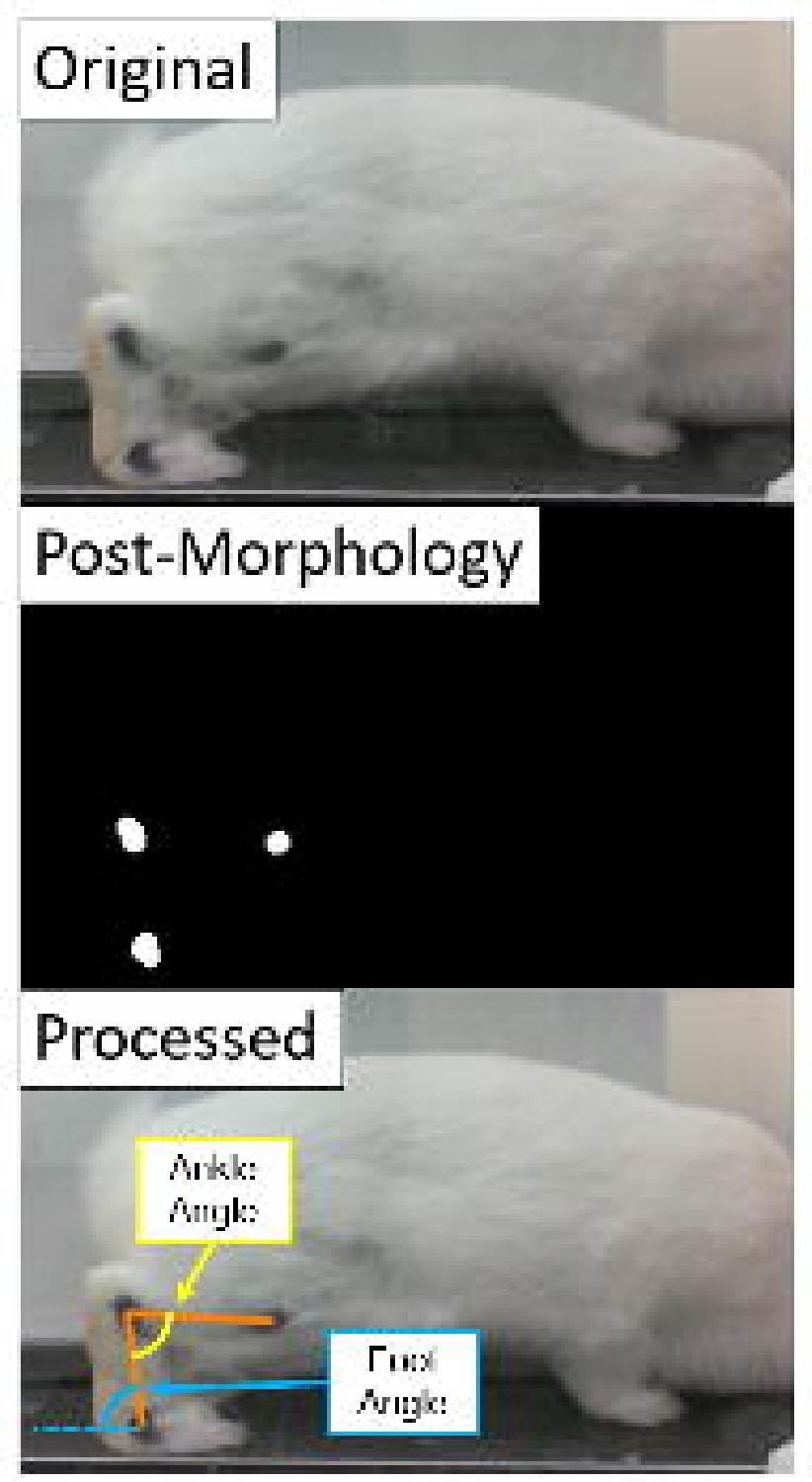

Percent of Stance Phase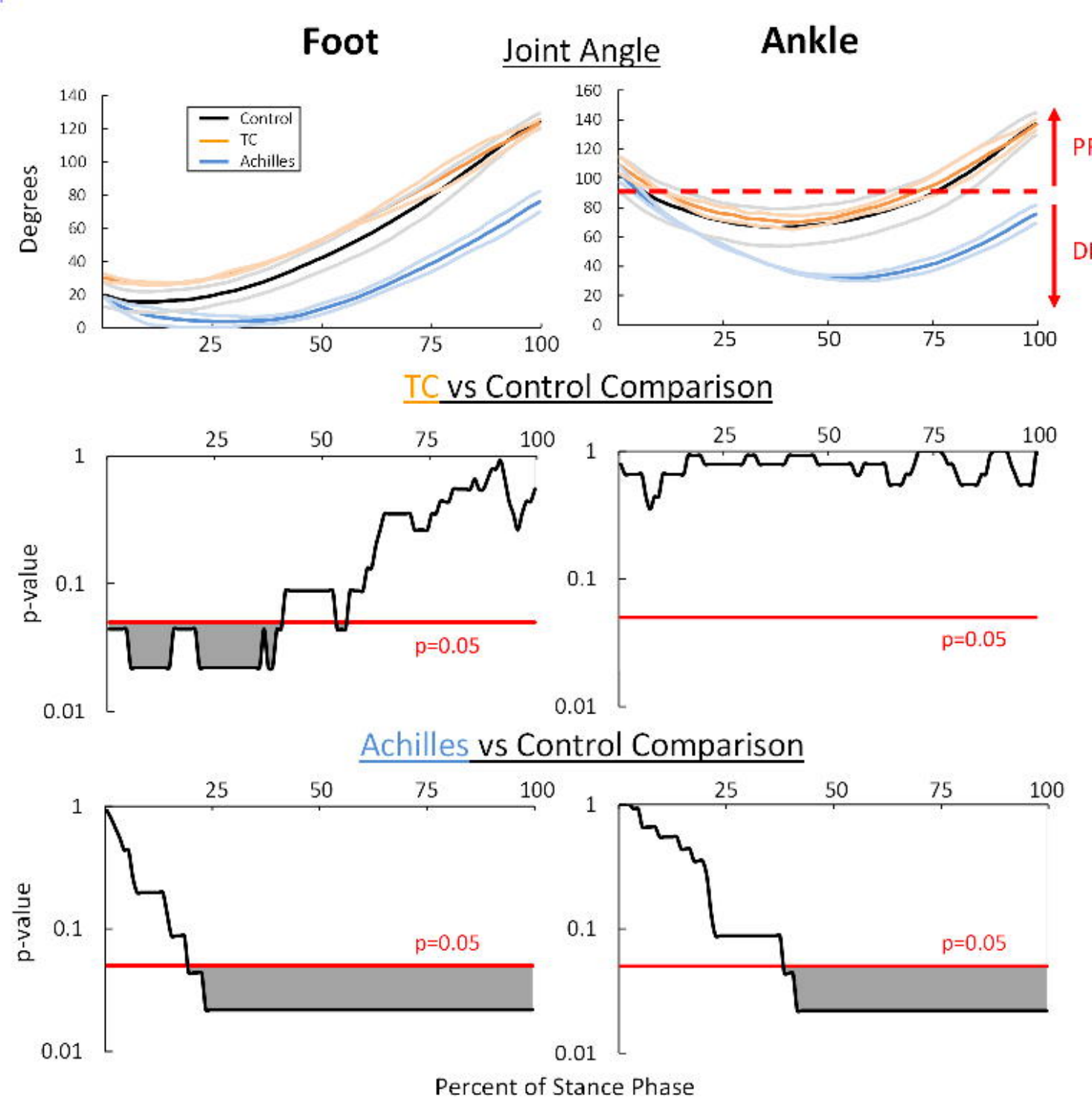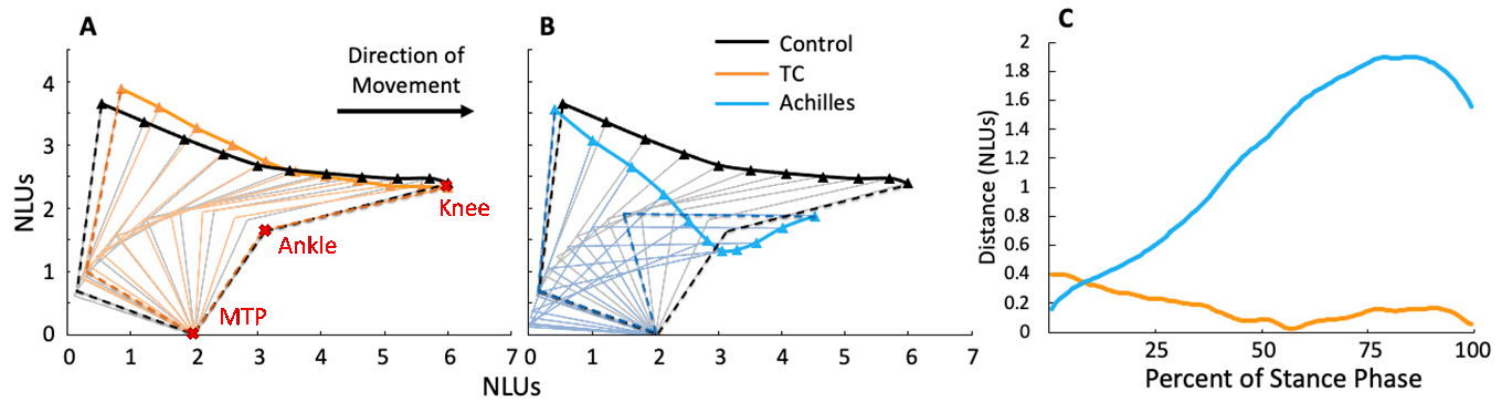

Percent of Stance Phase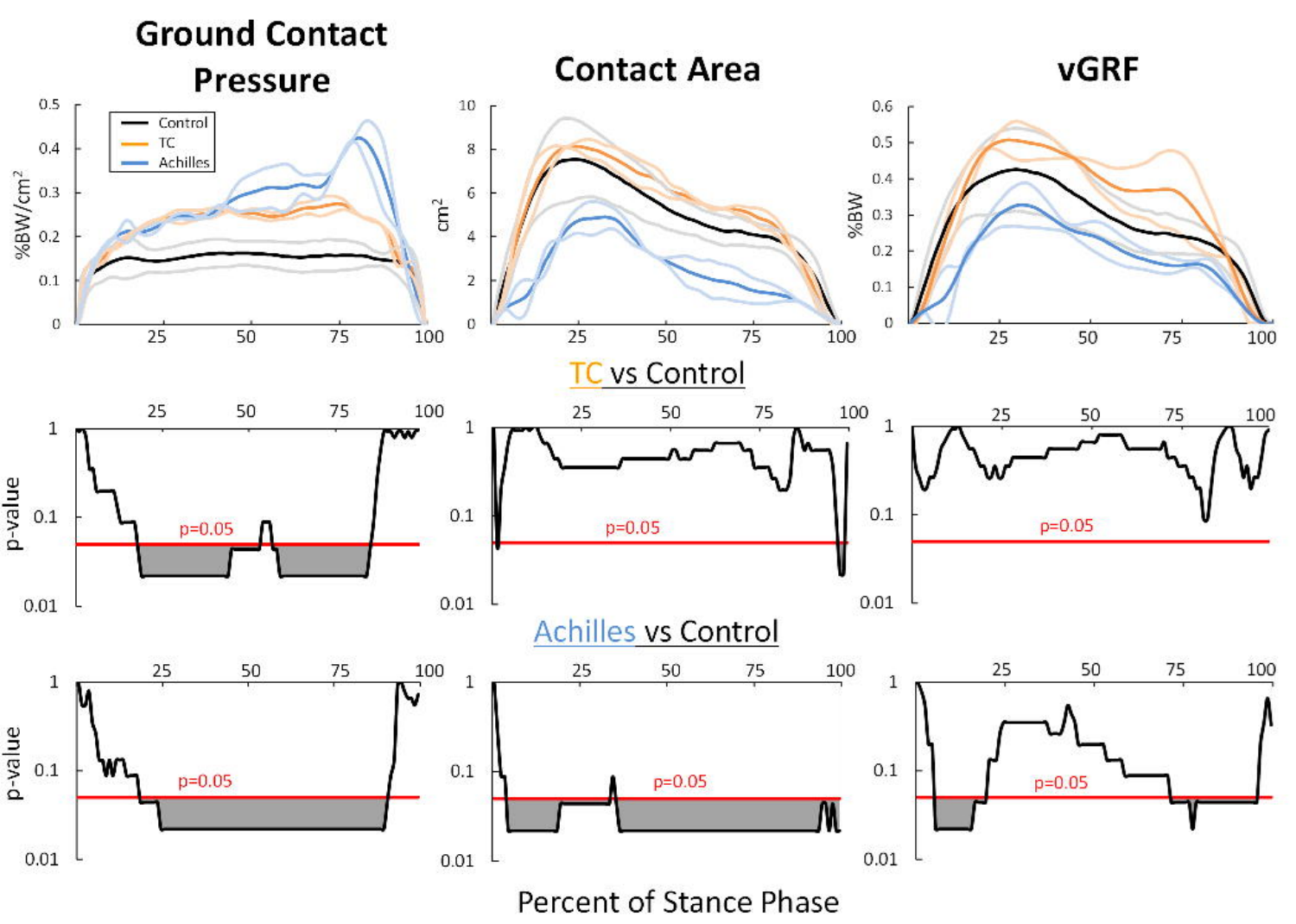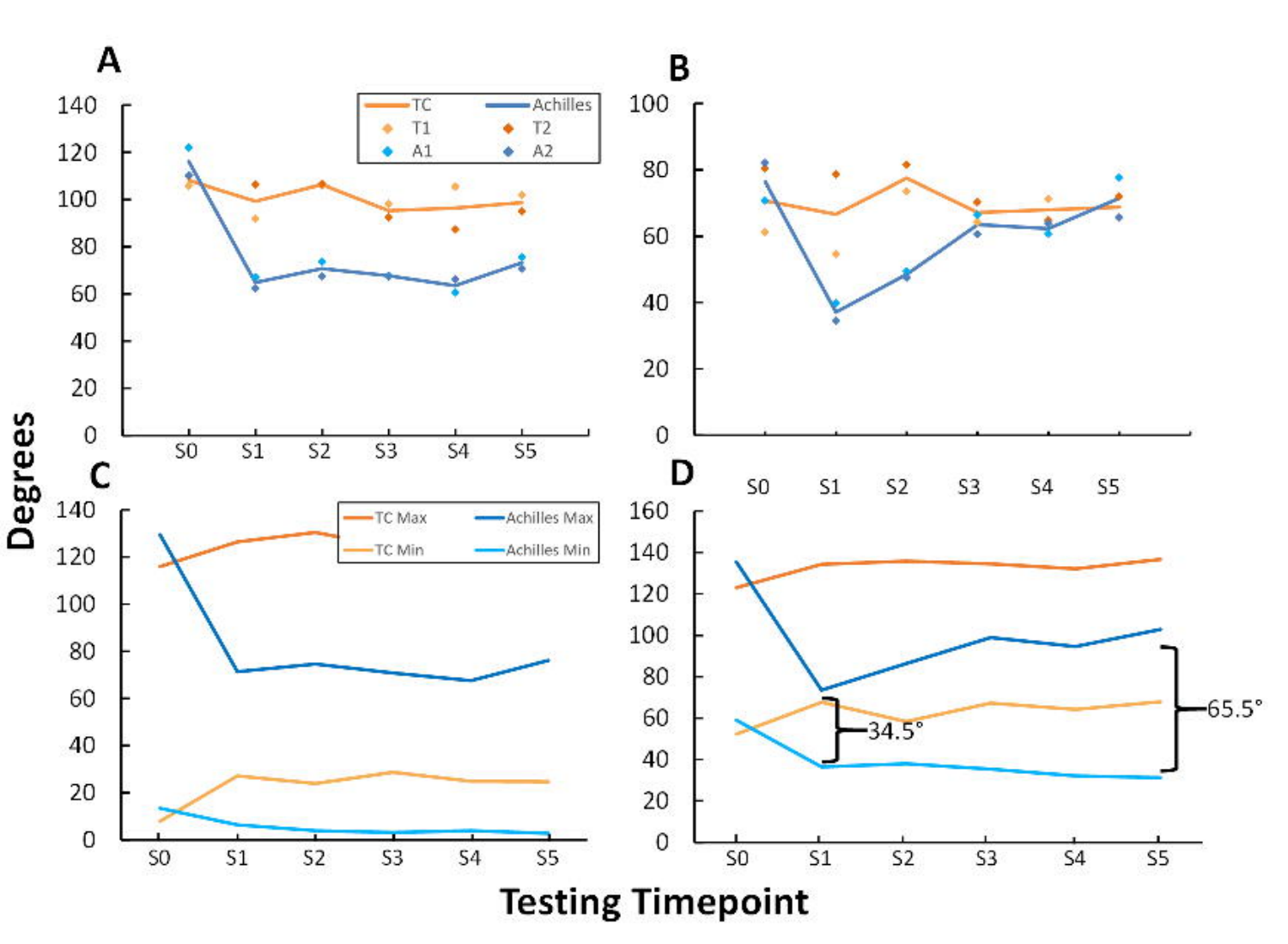